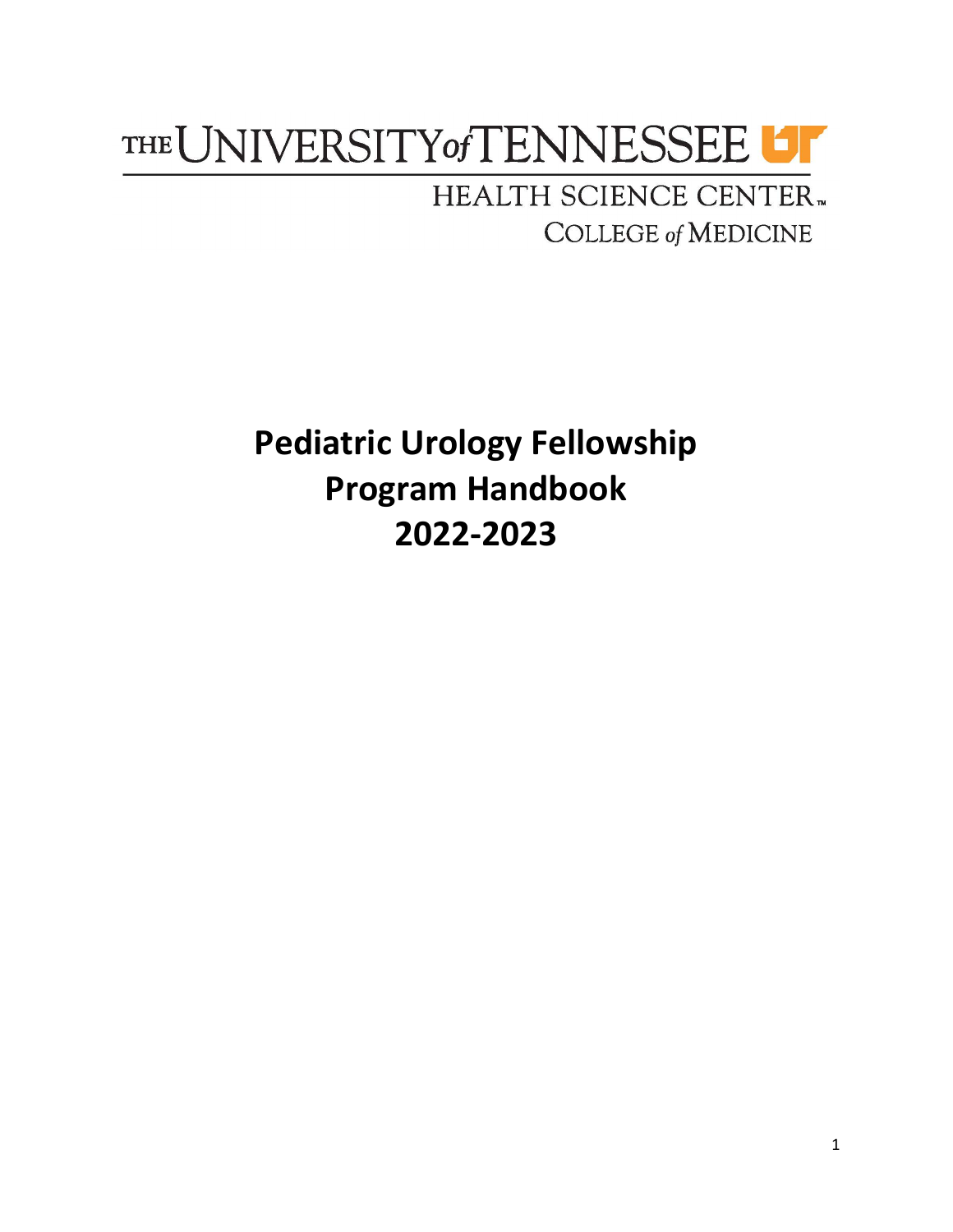#### **Table of Contents**

| Section 1. |                                                                                             |         |
|------------|---------------------------------------------------------------------------------------------|---------|
|            |                                                                                             |         |
|            |                                                                                             |         |
|            |                                                                                             |         |
|            |                                                                                             |         |
| 2022-20223 | Fellow                                                                                      | Contact |
|            |                                                                                             |         |
|            |                                                                                             |         |
|            |                                                                                             |         |
|            |                                                                                             |         |
|            |                                                                                             |         |
|            |                                                                                             |         |
|            |                                                                                             |         |
|            |                                                                                             |         |
| Section 4. |                                                                                             |         |
|            |                                                                                             |         |
|            |                                                                                             |         |
|            |                                                                                             |         |
|            |                                                                                             |         |
|            |                                                                                             |         |
|            |                                                                                             |         |
|            |                                                                                             |         |
|            |                                                                                             |         |
|            |                                                                                             |         |
|            | Discrimination, Intimidation, Fear of Retaliation, Professionalism and Due Process Policy17 |         |
|            |                                                                                             |         |
|            |                                                                                             |         |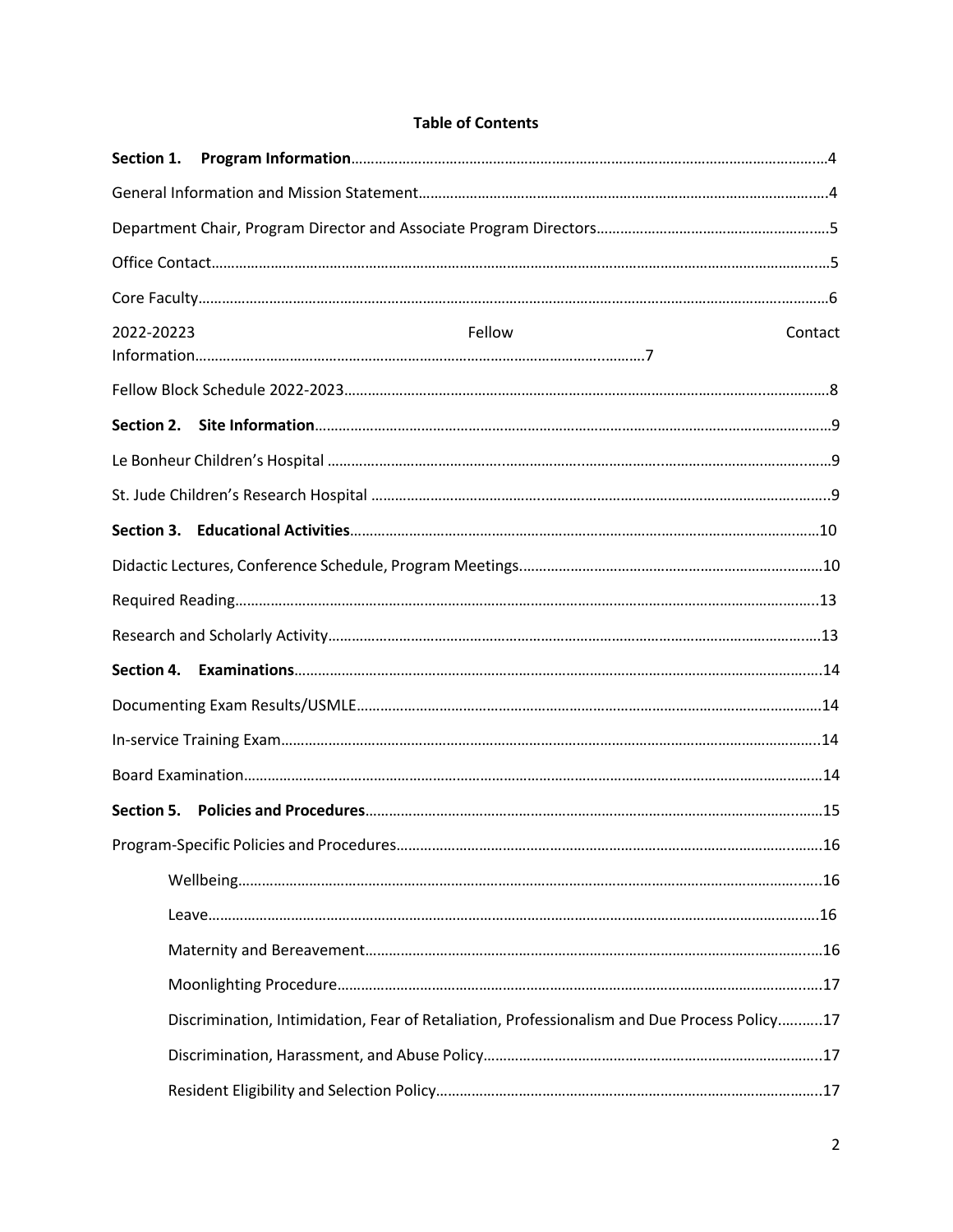| Section 8. |  |
|------------|--|
|            |  |
|            |  |
|            |  |
|            |  |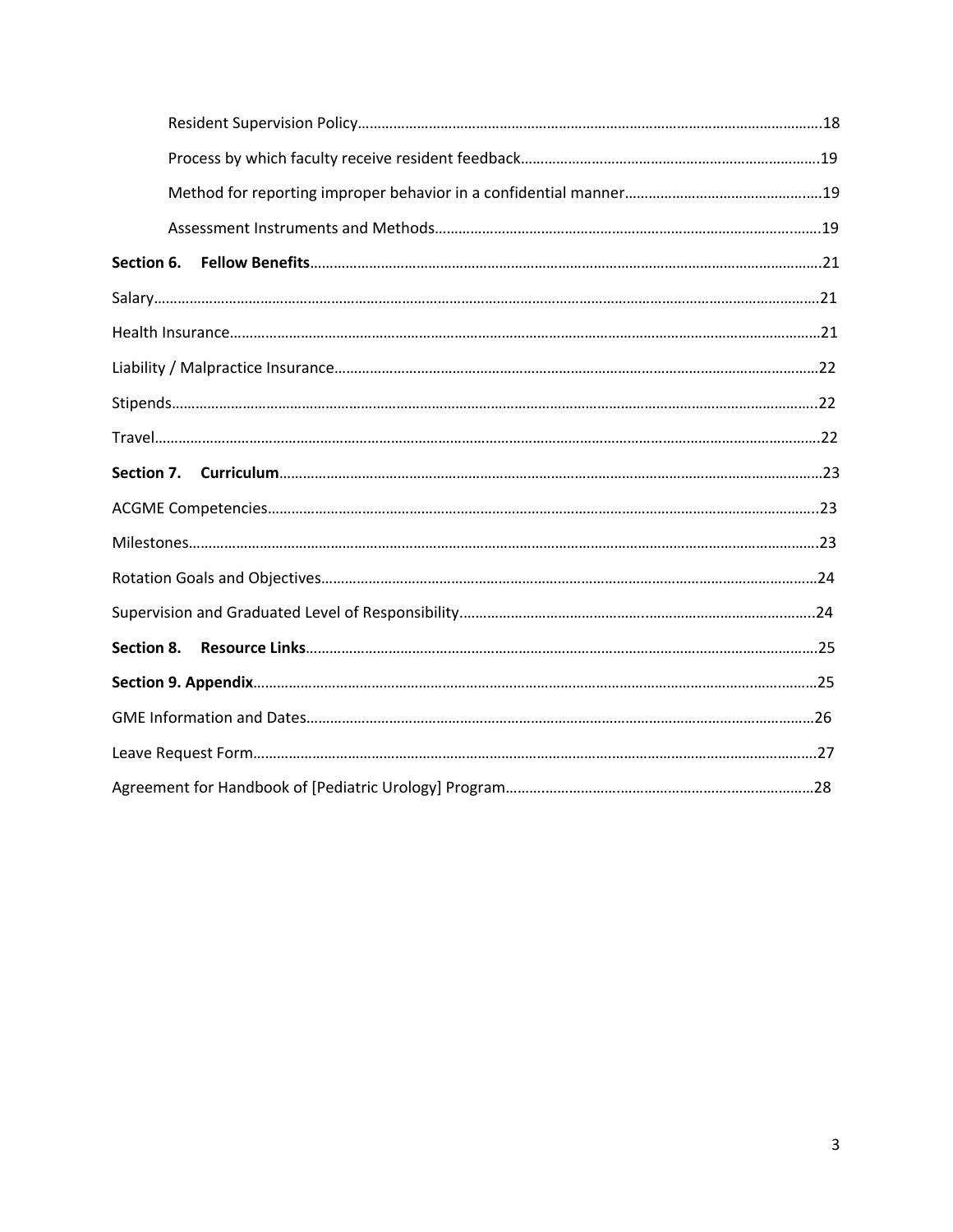#### **Section 1. Program Information**

#### I. General Information and Mission Statement

The Department of Pediatrics at the University of Tennessee Health Science Center (UTHSC) offers a twoyear ACGME accredited Pediatric Urology Fellowship program in Memphis, Tennessee.

#### **Mission Statement:**

The program's mission is to train fellows with a well-rounded and broad-based knowledge necessary to practice Pediatric Urology, whether the fellow chooses to enter a private practice or academic teaching program. Fellows are expected to expand and cultivate skills and knowledge learned during previous training and should exhibit an increasing level of responsibility and independence as he/she progresses throughout the training program. We aim to educate and train fellows from an academic/scientific standpoint, in order to critically evaluate current literature to improve his/her patient care, and to be able to contribute scientifically to the field of pediatric urology. Fellows should build upon previous training and should exhibit an increasing level of responsibility and independence as he/she progresses throughout the training program.

#### **Program Aims:**

The program's aims are to graduate residents trained in all aspects of pediatric urology: both medical and surgical, from simple to complex issues, encompassing acquired and congenital conditions. The length of training is two continuous years in which clinical training is provided along with opportunities for teaching and research. Training occurs at Le Bonheur Children's Hospital, a free-standing children's hospital that has consistently been ranked as a US News and World Report Best Children's Hospital, as well as St. Jude Children's Research Hospital, a world class pediatric oncologic center. Surgical experience is ongoing and is coupled together with outpatient and inpatient care experiences. The fellow has a choice of which cases to participate, with active faculty oversight in order to ensure that ACGME case minimums are met or exceeded. Ambulatory care in the Urology Clinic, ED and inpatient consultation service provides the opportunity to develop non-surgical and diagnostic skills including but not limited to imaging modality selection and interpretation, urodynamic performance and interpretation, urologic oncology, genetics, endocrinology, infectious disease, newborn ICU care, and the management of urologic emergencies and trauma. Opportunities for education (e.g. Master's of Epidemiology) and research are also provided.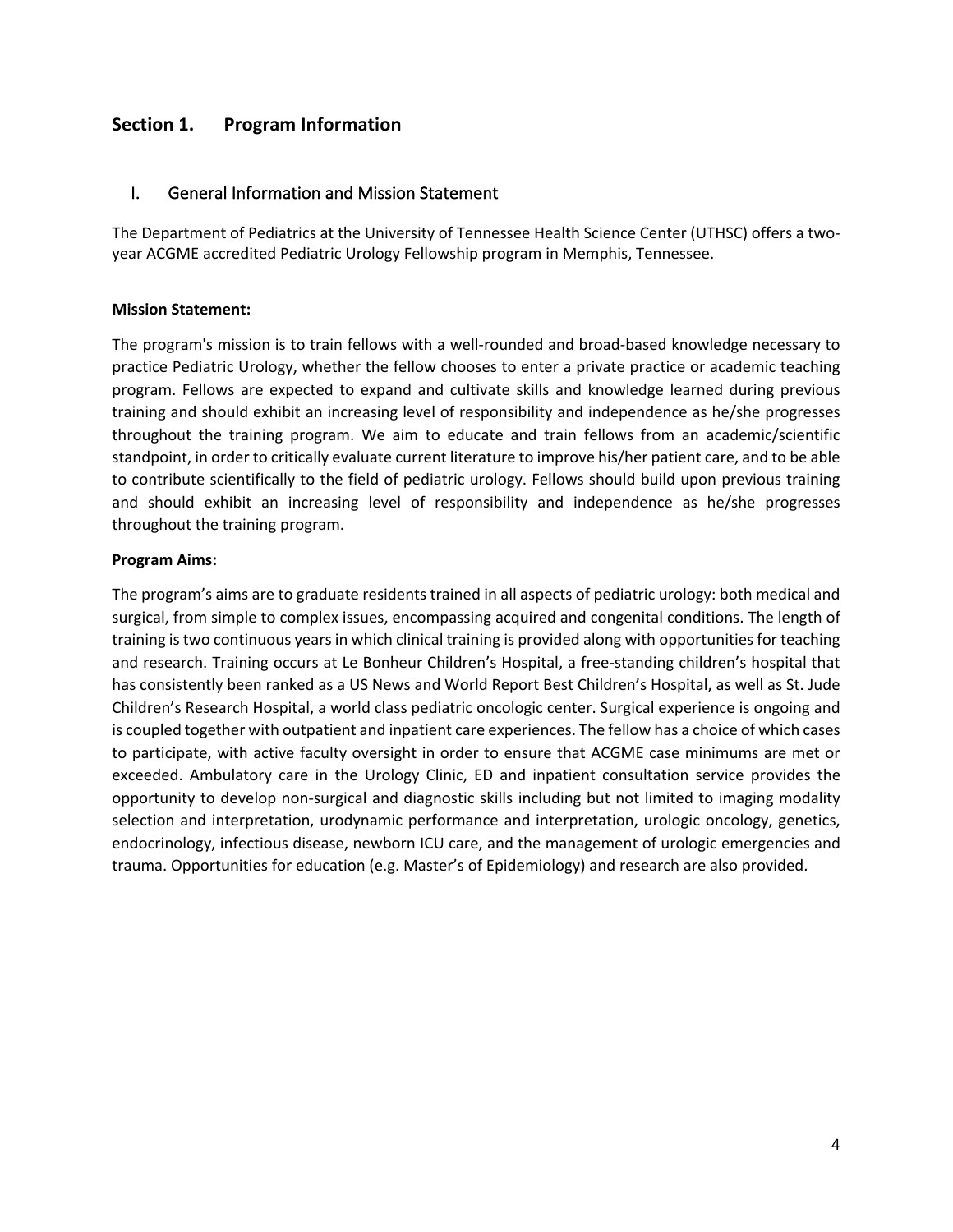#### **II. Department Chair, Program Director and Associate Program Directors**

**Robert W. Wake, M.D.** Department Chair Phone: (901) 443-1026 Email: rwake@uthsc.edu

#### **Dana W. Giel, M.D.**

Program Director Phone: (901) 287-4030 Email: danagiel@uthsc.edu

**Gerald Jerkins, M.D Associate Program Director** Phone: (901) 751-0500 Email: gjerkins@uthsc.edu

#### III. Office Contact

**Matthew Isaacs, PhD** Program Coordinator University of Tennessee Health Science Center (UTHSC) 910 Madison Avenue Suite 421 Memphis, TN 38163 Phone: (901) 448-1010 Email: misaacs4@uthsc.edu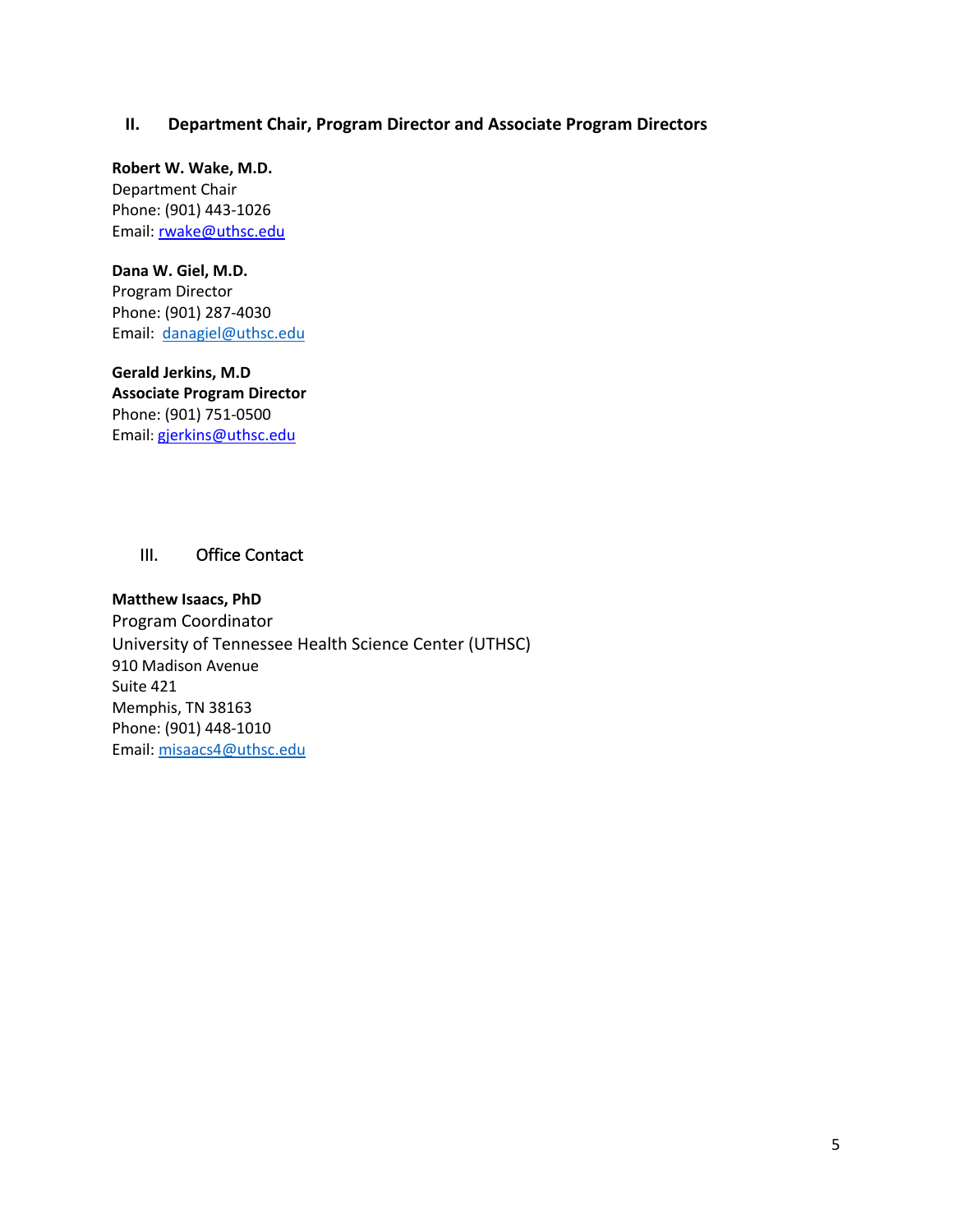#### **IV. Core Faculty (alpha order)**

**Dana W. Giel, M.D.** Hospital Location: Le Bonheur Children's Hospital Phone: (901) 287-4030 Email: danagiel@uthsc.edu

**Gerald Jerkins, M.D.** Hospital Location: Le Bonheur Children's Hospital Phone: (901) 287-6794 Email: gjerkins@uthsc.edu

#### **Mary Elaine Killian, M.D.**

Hospital Location: Le Bonheur Children's Hospital Phone: (901) 751-0500 Email: mkillia3@uthsc.edu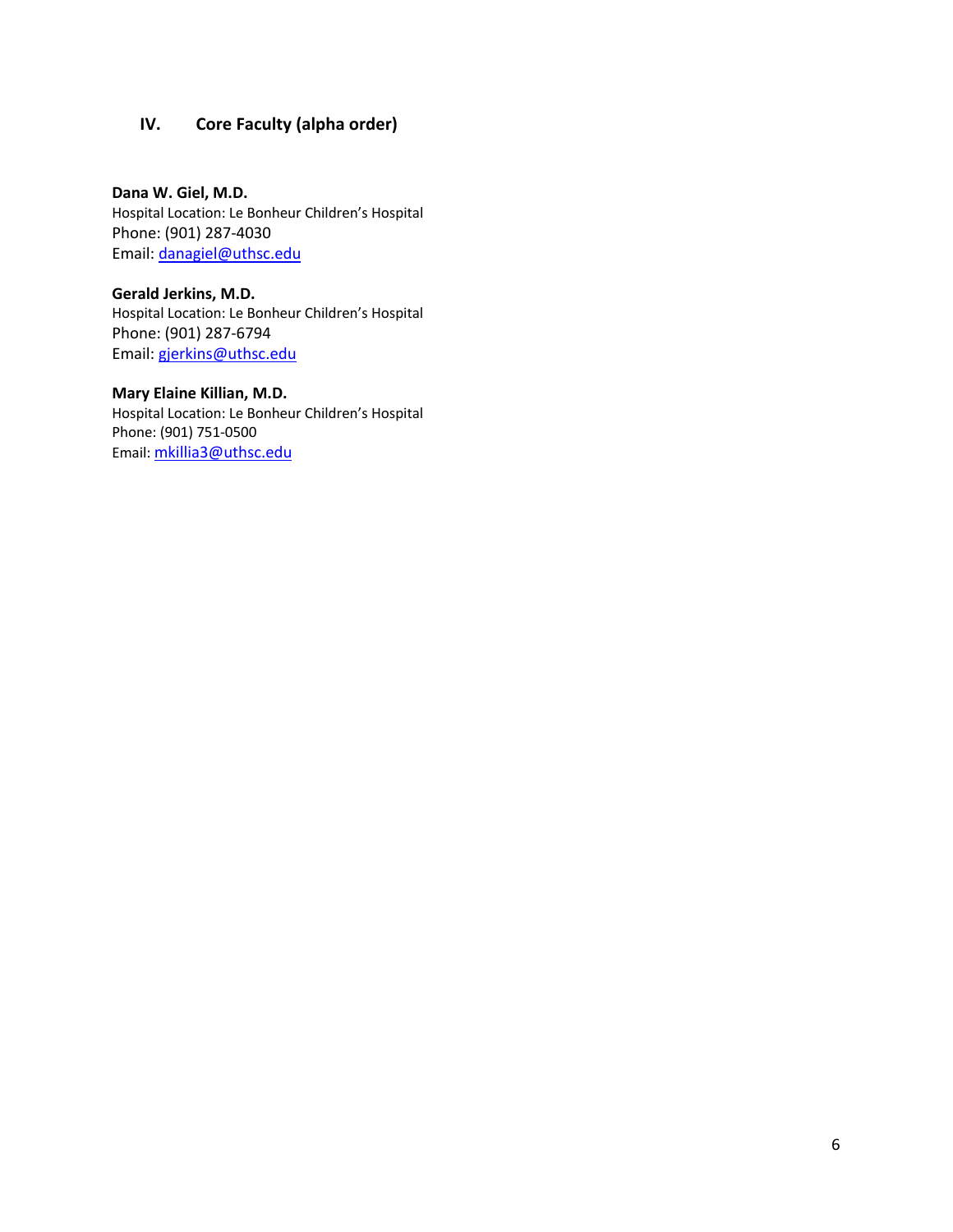## **V. 2022-2023 Fellow Contact Information**

**PGY6**

#### **Amr Mahran, MD (off-cycle-Sept. 30, 2023)**

Email: amahran@uthsc.edu

#### **PGY7**

**Asaf Fishelevitz, MD (off cycle – graduates August 30, 2021)** Email: afishele@uthsc.edu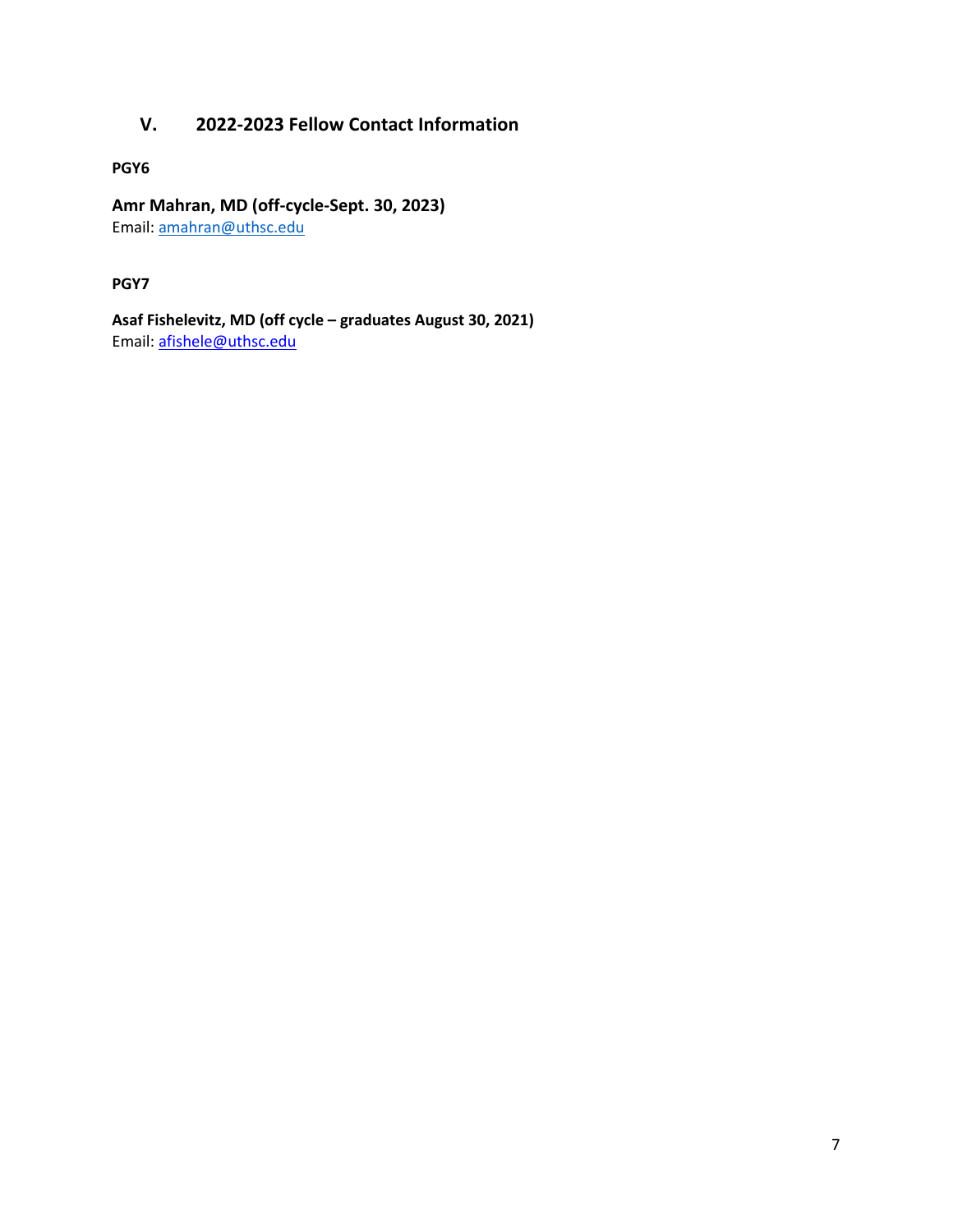#### **University of Tennessee Pediatric Urology Block Diagram**

#### **Year-1**

| <b>Block</b>    |        |        |        | д          |        |        |            | 8      | ۹          | 10     | 11     | 12     |
|-----------------|--------|--------|--------|------------|--------|--------|------------|--------|------------|--------|--------|--------|
| <b>Site</b>     | Site 1 | Site 1 | Site 1 | Site 1     | Site 1 | Site 1 | Site 1     | Site 1 | Site 1     | Site 1 | Site 1 | Site 2 |
| <b>Rotation</b> | Peds.  | Peds.  | Peds.  | Peds.      | Peds.  | Peds.  | Peds.      | Peds.  | Peds.      | Peds.  | Peds.  | Peds.  |
| Name            | URO    | URO    | URO    | <b>URO</b> | URO    | URO    | <b>URO</b> | URO    | <b>URO</b> | URO    | URO    | URO    |
| % Operative     | 70%    | 70%    | 20%    | 20%        | 20%    | 20%    | 20%        | 20%    | 20%        | 20%    | 20%    | 20%    |
| % Non-Operative | 30%    | 30%    | 20%    | 20%        | 20%    | 20%    | 20%        | 20%    | 20%        | 20%    | 20%    | 20%    |
| % Research      | 0%     | 0%     | 60%    | 60%        | 60%    | 60%    | 60%        | 60%    | 60%        | 60%    | 60%    | 60%    |

*\*time at site 2 is variable with in each month, comprising 0-10% of the overall time, split between operative and non-operative activities (for both year 1 and 2).*

#### **Year-2**

| <b>Block</b>               |        |        | 3      | 4        | ь        | ь        |            | $\bullet$<br>۰ | q          | 10       | 11         | 12       |
|----------------------------|--------|--------|--------|----------|----------|----------|------------|----------------|------------|----------|------------|----------|
| <b>Site</b>                | Site 1 | Site 1 | Site 1 | Site 1   | Site 1   | Site 1   | Site 1     | Site 1         | Site 1     | Site 1   | Site 1     | Site 2   |
| <b>Rotation</b>            | Peds.  | Peds.  | Peds.  | Peds.    | Peds.    | Peds.    | Peds.      | Peds.          | Peds.      | Peds.    | Peds.      | Peds.    |
| Name                       | URO    | URO    | URO    | URO      | URO      | URO      | <b>URO</b> | <b>URO</b>     | <b>URO</b> | URO      | <b>URO</b> | URO      |
| % Operative                | 20%    | 20%    | 15-20% | 15-20%   | 15-20%   | 15-20%   | 15-20%     | 15-20%         | 15-20%     | 15-20%   | 15-20%     | 15-20%   |
| % Non-<br><b>Operative</b> | 20%    | 20%    | 0-5%   | $0 - 5%$ | $0 - 5%$ | $0 - 5%$ | $0 - 5%$   | $0 - 5%$       | $0 - 5%$   | $0 - 5%$ | $0 - 5%$   | $0 - 5%$ |
| % Research                 | 60%    | 60%    | 80%    | 80%      | 80%      | 80%      | 80%        | 80%            | 80%        | 80%      | 80%        | 80%      |

#### **Notes:**

Site 1 = Le Bonheur Children's Hospital Site 2 = St. Jude Children's Hospital

Oncology & Minimally Invasive Surgery = Experience in this area is interspersed within weekly operative exposure throughout the year.

Vacation/Leave = Fellows are given 15 days of vacation/leave time throughout the year with exception of first 2 weeks in July and last 2 weeks in June.

The trainee will receive the following educational at the indicated location(s):

Site 1 & Site 2:

- Multidisciplinary management of myelomeningocele and other neuropathic bladder entities.
- Multidisciplinary management of patients with urologic tumors.
- Management of genitourinary infections.
- Inpatient and outpatient consultations requiring management of pediatric urologic disease, with graded responsibility for patient care.
- Inpatient and outpatient consultations requiring management of pediatric urologic disease, with graded responsibility for patient care.
- Clinical education must consist of 12 consecutive months of pediatric urology.

Site 1:

• Multidisciplinary management of nephrological and endocrinologic (adrenal) disease.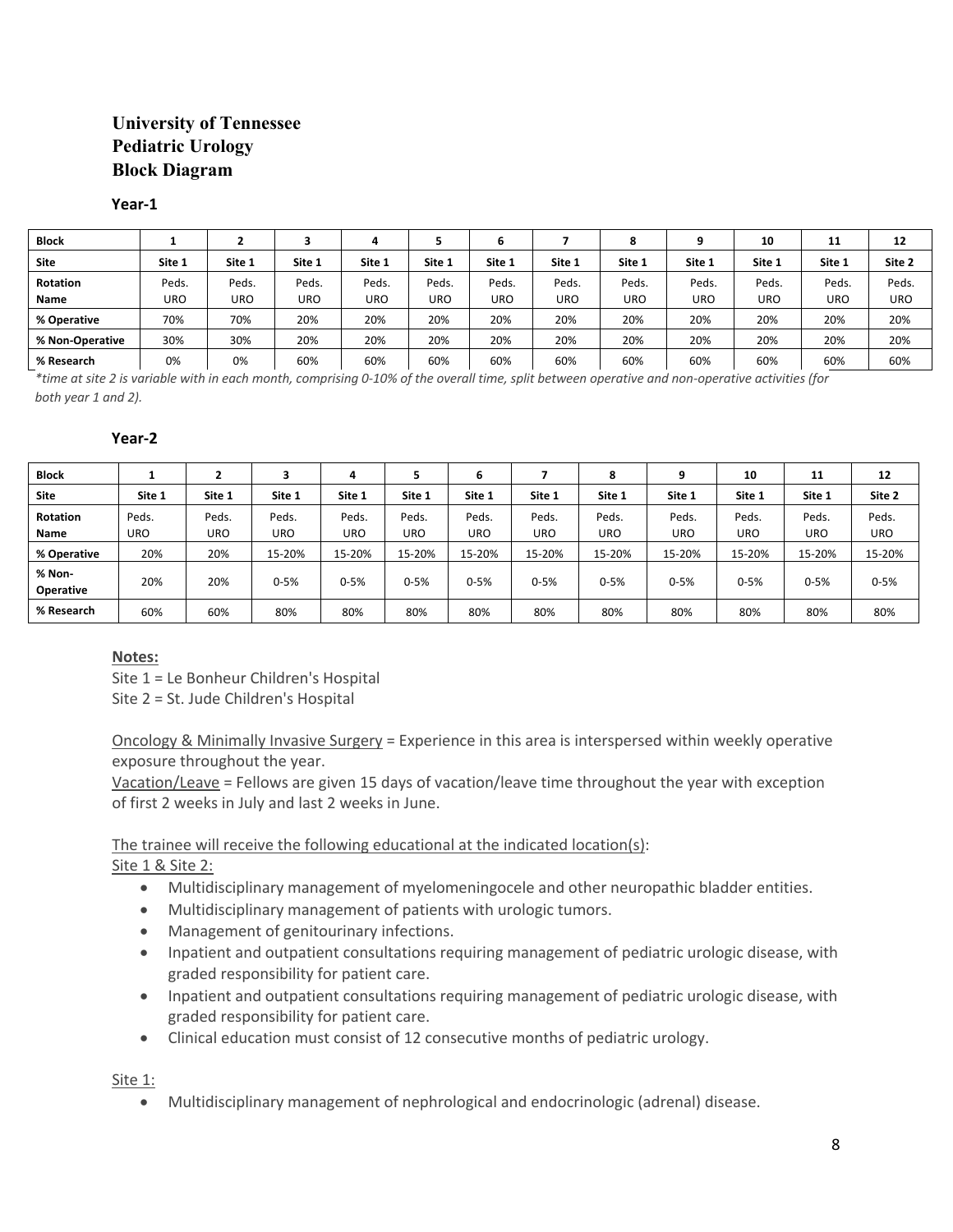- Multidisciplinary management of patients with urologic trauma.
- Multidisciplinary management of patients with problems relating to sexual development and medical aspects of disorders of sex development (DSD) states.
- Performance of prenatal and postnatal genetic counseling for genitourinary tract anomalies.
- Performance and evaluation of urodynamic studies and pre- and post-operative management and treatment of severely ill neonates, children, pre-adolescents, and adolescents with genitourinary problems who require intensive medical care (i.e., neonatal or pediatric intensive care unit management).

#### Other Requirements:

- Fellows should attend a minimum of four clinic sessions per month.
- Time at site 2 is variable within each month, comprising of 0-10% of the overall time, split between operative and non-operative activities.

#### **PEDIATRIC UROLOGY RESIDENT CALL SCHEDULE**

The pediatric resident will be on call in rotation with the faculty. They will provide a more supervisory role and allow the rotating general urology residents to take first call which is from home. A faculty member is always on call backing up the pediatric resident who is to discuss all calls with that faculty member at the appropriate time. The pediatric resident will cover no more than two weekends per month and two nights per week which will allow the proper number of duty hours to be logged.

#### **PEDIATRIC UROLOGY FACULTY CALL SCHEDULE**

The pediatric faculty rotate call on a regular basis. A schedule is produced monthly, and the pediatric resident is included in that schedule with one faculty member always providing back-up. Cases and calls are discussed appropriately.

#### **PATIENT COVERAGE**

Attendings ensure patient coverage whenever the fellow is out on leave or not scheduled to work. Residents from Urology continue working alongside the attending while the fellow is out.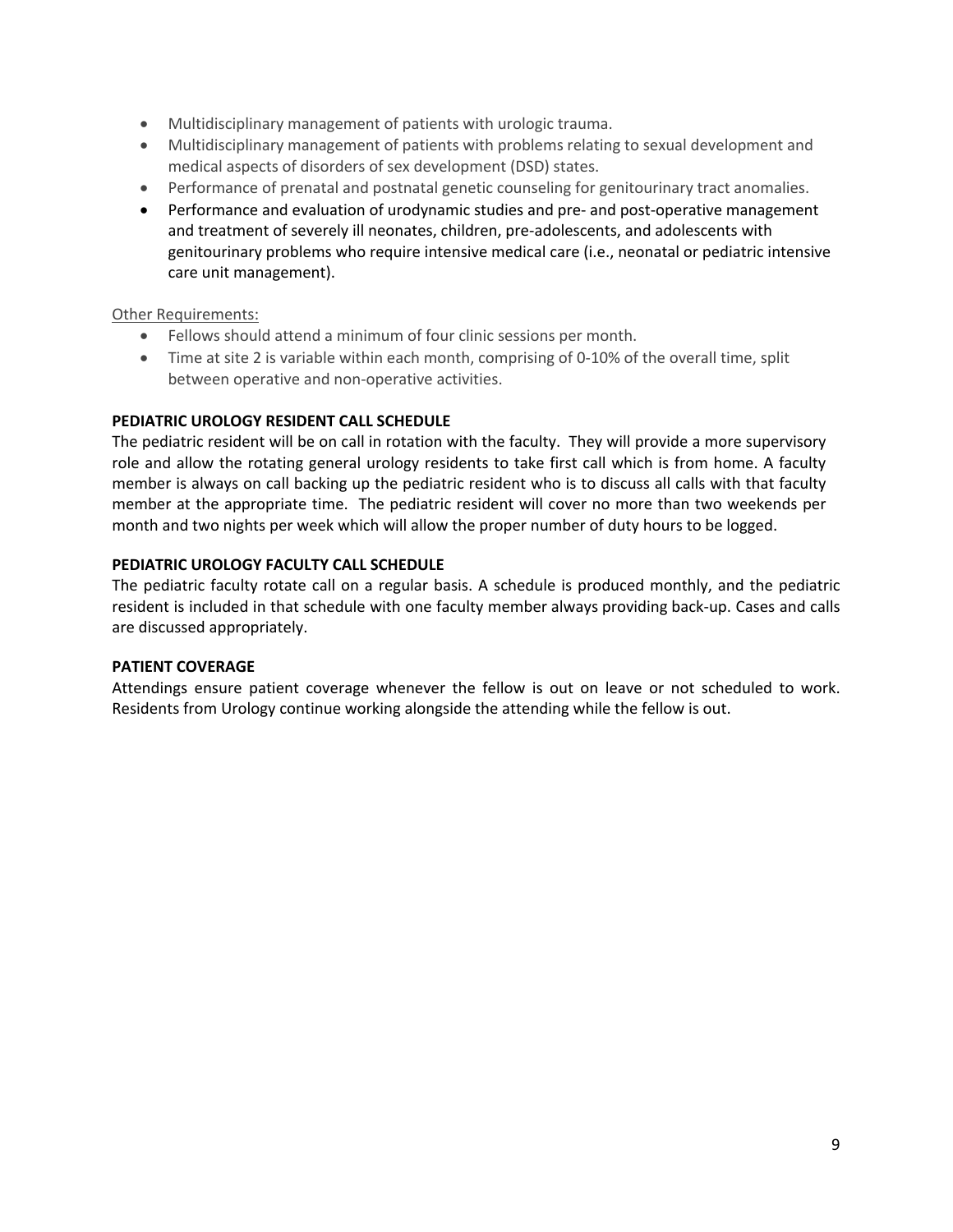#### **Section 2. Site Information**

- 1. **Le Bonheur Children's Hospital** Dana W. Giel, M.D. – Site Director 51 North Dunlap Memphis, TN 38105 Phone: (901) 287-4030 Fax: (901) 287-5052 Email: danagiel@uthsc.edu
- 2. **St. Jude Children's Research Hospital**

Dana W. Giel, M.D. – Site Director 51 North Dunlap Memphis, TN 38105 Phone: (901) 287-4030 Fax: (901) 287-5052 Email: danagiel@uthsc.edu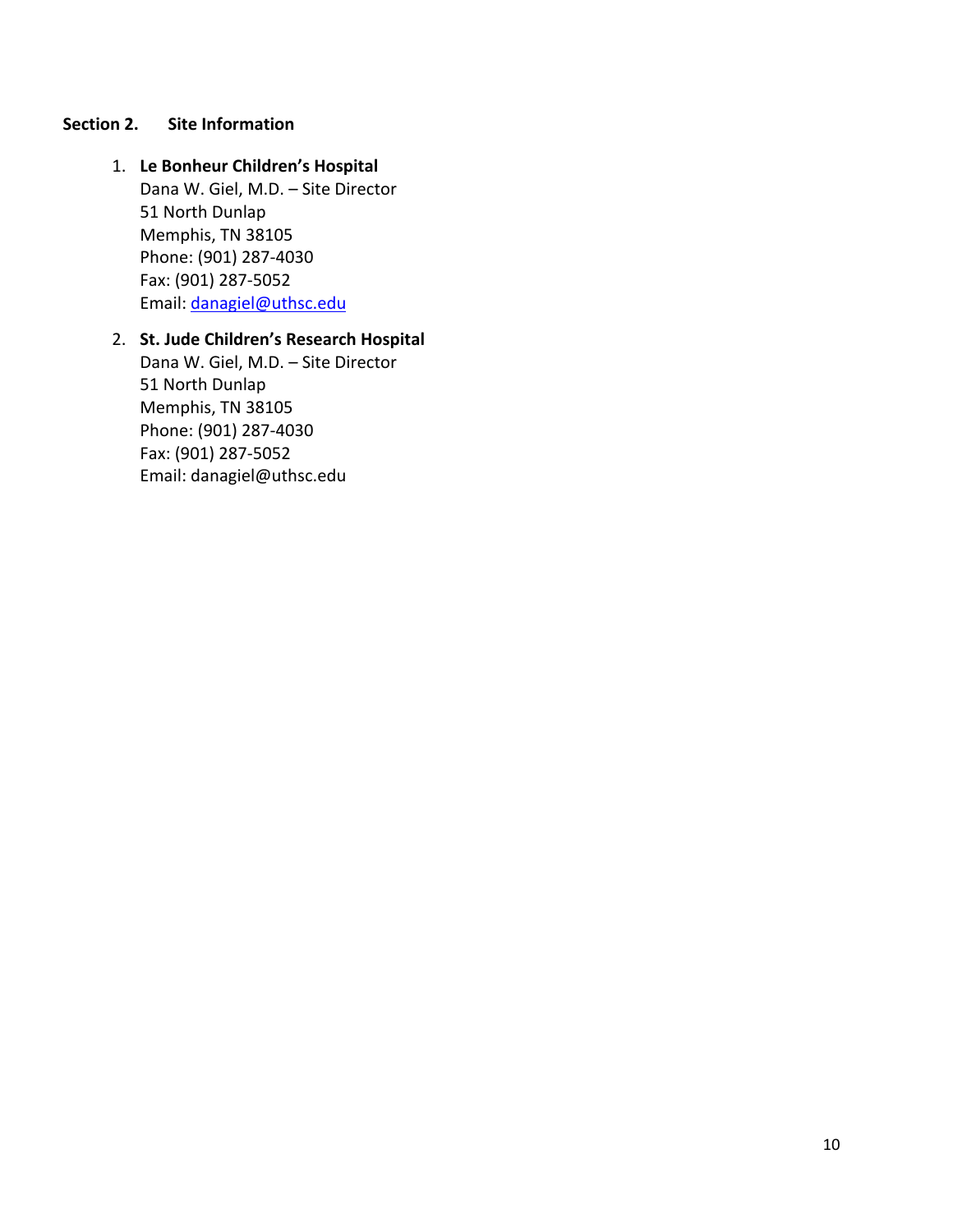# **Section 3. Educational Activities**

# **I. Didactic Lectures & Conference Schedule**: (currently held over Zoom & in person)

|                    | <b>Surgical Indications Conference</b>                                                                                                                                                                                                                                                                                                                                                                                                                                                                                                                                                                                                                                                                                                                                                                             |  |  |  |  |  |
|--------------------|--------------------------------------------------------------------------------------------------------------------------------------------------------------------------------------------------------------------------------------------------------------------------------------------------------------------------------------------------------------------------------------------------------------------------------------------------------------------------------------------------------------------------------------------------------------------------------------------------------------------------------------------------------------------------------------------------------------------------------------------------------------------------------------------------------------------|--|--|--|--|--|
| Day/Time           | 1 hour Long, Bi-Weekly Conference at 8:00am                                                                                                                                                                                                                                                                                                                                                                                                                                                                                                                                                                                                                                                                                                                                                                        |  |  |  |  |  |
| <b>Location</b>    | Le Bonheur Clinic Conference Room #848, Adams Room L325                                                                                                                                                                                                                                                                                                                                                                                                                                                                                                                                                                                                                                                                                                                                                            |  |  |  |  |  |
| <b>Description</b> | This is an hour conference held biweekly to review the scheduled cases, the indications for surgery, the<br>type of surgical approach to be used, and pertinent labs and x-rays. The patients are individually<br>presented by the general urology residents rotating on the pediatric urology service, supervised by the<br>Pediatric Urology Resident. Following each patient presentation, the residents are given the opportunity<br>to systematically review diagnoses, as well as the appropriate work-up and management of various<br>pediatric urologic problems. This conference is designed to increase the pediatric urology resident's<br>understanding of pediatric urology and surgical approaches/decision-making. The conference is leg by the<br>pediatric urology staff on an alternating basis. |  |  |  |  |  |
| <b>Attendance</b>  | 100%                                                                                                                                                                                                                                                                                                                                                                                                                                                                                                                                                                                                                                                                                                                                                                                                               |  |  |  |  |  |

|                    | <b>Morbidity &amp; Mortality Conference</b>                                                                                                                                                                                                                                                                                                                                                                                                                                                                                                                                                                                                                                                                       |  |  |  |  |
|--------------------|-------------------------------------------------------------------------------------------------------------------------------------------------------------------------------------------------------------------------------------------------------------------------------------------------------------------------------------------------------------------------------------------------------------------------------------------------------------------------------------------------------------------------------------------------------------------------------------------------------------------------------------------------------------------------------------------------------------------|--|--|--|--|
| Day/Time           | Held quarterly at 8:00am                                                                                                                                                                                                                                                                                                                                                                                                                                                                                                                                                                                                                                                                                          |  |  |  |  |
| <b>Location</b>    | Le Bonheur Clinic Conference Room #848, Adams Room L325                                                                                                                                                                                                                                                                                                                                                                                                                                                                                                                                                                                                                                                           |  |  |  |  |
| <b>Description</b> | This conference is held monthly (on the fourth Thursday of each month) and is attended by the pediatric<br>urology staff, the pediatric urology resident, and the general urology residents rotating on the pediatric<br>urology service. Complications are reviewed in detail and discussed with a constructive emphasis. Any<br>deficiencies in patient care are noted, and appropriate corrections are made. The residents are expected<br>to turn in a list of appropriate cases for discussion monthly, along with a narrative explanation of the<br>complication, resolution, and description of what has been learned by the resident because of the<br>complication. Dr. Dana Giel leads this conference. |  |  |  |  |
| <b>Attendance</b>  | 100%                                                                                                                                                                                                                                                                                                                                                                                                                                                                                                                                                                                                                                                                                                              |  |  |  |  |

|                    | <b>Topic in Pediatric Urology Conference</b>                                                                                                                                                                                                                                                                                                                                                                                                                                                                                                                                                                                                                                                                                                          |
|--------------------|-------------------------------------------------------------------------------------------------------------------------------------------------------------------------------------------------------------------------------------------------------------------------------------------------------------------------------------------------------------------------------------------------------------------------------------------------------------------------------------------------------------------------------------------------------------------------------------------------------------------------------------------------------------------------------------------------------------------------------------------------------|
| Day/Time           | Second Thursday, Monthly at 7:00am                                                                                                                                                                                                                                                                                                                                                                                                                                                                                                                                                                                                                                                                                                                    |
| Location           | Le Bonheur Clinic Conference Room #848, Adams Room L325                                                                                                                                                                                                                                                                                                                                                                                                                                                                                                                                                                                                                                                                                               |
| <b>Description</b> | This conference is held monthly (on the second Thursday of each month) and is attended by the pediatric<br>urology staff, the pediatric urology resident, and all the general urology residents. Assorted topics<br>pertinent to pediatric urology are selected to be reviewed in detail, and questions are posed to the<br>residents following the conclusion of the conference (to serve as post-test material). This conference<br>incorporates current literature reviews, reviews of various radiographic imaging modalities pertaining to<br>the topic, and pathologic image reviews. When appropriate, guest speakers serving as experts in an area<br>are invited to lecture on selected topics. This conference is led by Dr. Ellie Killian. |
| <b>Attendance</b>  | 100%                                                                                                                                                                                                                                                                                                                                                                                                                                                                                                                                                                                                                                                                                                                                                  |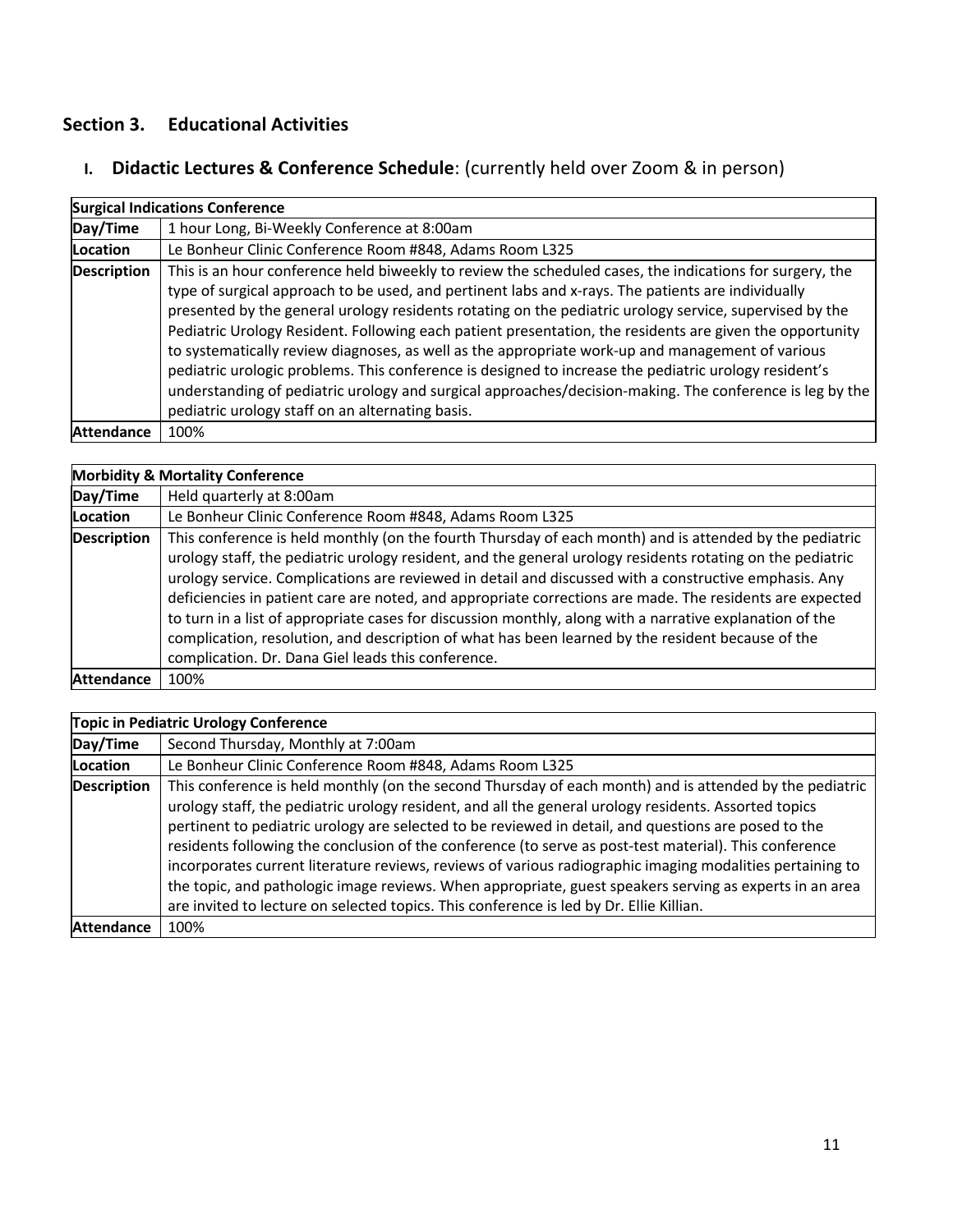|                    | <b>Pediatric Urology Research Meeting</b>                                                                                                                                                                                                                                                                                                                                                                                                                                                                                                                                                                                                                                                                                       |
|--------------------|---------------------------------------------------------------------------------------------------------------------------------------------------------------------------------------------------------------------------------------------------------------------------------------------------------------------------------------------------------------------------------------------------------------------------------------------------------------------------------------------------------------------------------------------------------------------------------------------------------------------------------------------------------------------------------------------------------------------------------|
| Day/Time           | Fourth Tuesday, Monthly at 4:30pm                                                                                                                                                                                                                                                                                                                                                                                                                                                                                                                                                                                                                                                                                               |
| <b>Location</b>    | Le Bonheur Clinic Conference Room #848, Adams Room L325                                                                                                                                                                                                                                                                                                                                                                                                                                                                                                                                                                                                                                                                         |
| <b>Description</b> | This conference is held weekly on Tuesdays and is attended by the pediatric urology staff, the pediatric<br>urology resident, the pediatric urology research fellow, and the general urology residents rotating on the<br>pediatric urology service. In addition, research support staff, as well as any medical students or general<br>urology residents currently participating in pediatric urology research projects, are invited to attend. The<br>assess/ensure progress of projects, identify potential problems, and assist the pediatric urology resident<br>and research fellow with development of research skills necessary for a future in academic pediatric<br>urology. This conference is led by Dr. Dana Giel. |
| <b>Attendance</b>  | 100%                                                                                                                                                                                                                                                                                                                                                                                                                                                                                                                                                                                                                                                                                                                            |

#### **Pediatric Multidisciplinary Conference**

| Day/Time           | Fourth Thursday, Monthly at 7:00am                                                                                                                                                                                                                                                                                                                                                                                                                                                                                                                                                                                                                            |
|--------------------|---------------------------------------------------------------------------------------------------------------------------------------------------------------------------------------------------------------------------------------------------------------------------------------------------------------------------------------------------------------------------------------------------------------------------------------------------------------------------------------------------------------------------------------------------------------------------------------------------------------------------------------------------------------|
| Location           | Le Bonheur Clinic Conference Room #848, Adams Room L325                                                                                                                                                                                                                                                                                                                                                                                                                                                                                                                                                                                                       |
| <b>Description</b> | This conference is held monthly (on the fourth Thursday of each month), and is attended by the pediatric<br>urology staff, the pediatric urology resident, all general urology residents, and members of other<br>disciplines including pediatric nephrology, radiology, endocrine, and surgery. The urology residents are<br>then expected to systematically evaluate the case, select appropriate work-up, and develop differential<br>diagnoses. The final diagnosis is then discussed in detail, and the forum is then opened for discussion of<br>management of the clinical problems presented. Dr. Ellie Killian is the moderator for this conference. |
| <b>Attendance</b>  | 100%                                                                                                                                                                                                                                                                                                                                                                                                                                                                                                                                                                                                                                                          |

| <b>St. Jude Tumor Board</b> |                                                                                                                                                                                                                                                                                                                                                                                                                                                                                                                                                                                                 |
|-----------------------------|-------------------------------------------------------------------------------------------------------------------------------------------------------------------------------------------------------------------------------------------------------------------------------------------------------------------------------------------------------------------------------------------------------------------------------------------------------------------------------------------------------------------------------------------------------------------------------------------------|
| Day/Time                    | Thursdays - Second & Fourth weeks                                                                                                                                                                                                                                                                                                                                                                                                                                                                                                                                                               |
| Location                    | Le Bonheur Clinic Conference Room #848, Adams Room L325                                                                                                                                                                                                                                                                                                                                                                                                                                                                                                                                         |
| <b>Description</b>          | This conference is held weekly at St. Jude Children's Research Hospital, and is attended by the pediatric<br>urology resident, the general urology residents rotating on the pediatric urology service, and the pediatric<br>urology staff. Assorted topics relating to childhood cancers are presented in a multidisciplinary manner<br>(using medical, surgical, pathological, and radiological information). Topics relative to pediatric urology<br>are routinely presented, and in such cases the pediatric urology resident and staff are invited to<br>participate in the presentations. |
| <b>Attendance</b>           | Attendance is optional but encouraged.                                                                                                                                                                                                                                                                                                                                                                                                                                                                                                                                                          |

#### **Urology Pediatric Journal Club Day/Time** Quarterly typically the last month of the quarter at 5:30pm **Location** TBD **Description** This conference is held quarterly, and is attended by the pediatric urology resident, the pediatric urology staff, and the general urology residents. In addition, the adult urology staff are also invited to participate. Current articles from pertinent major medical journals with an emphasis on pediatric urology (Journal of Urology, Urology, British Journal of Urology, Pediatrics, Journal of Pediatric Urology, etc.) are selected for discussion; additionally, relevant historical articles are also selected for discussion. This conference is led by the pediatric urology staff on an alternating basis; additionally, the pediatric urology resident is responsible for selecting articles and leading one journal club per year. Attendance 100%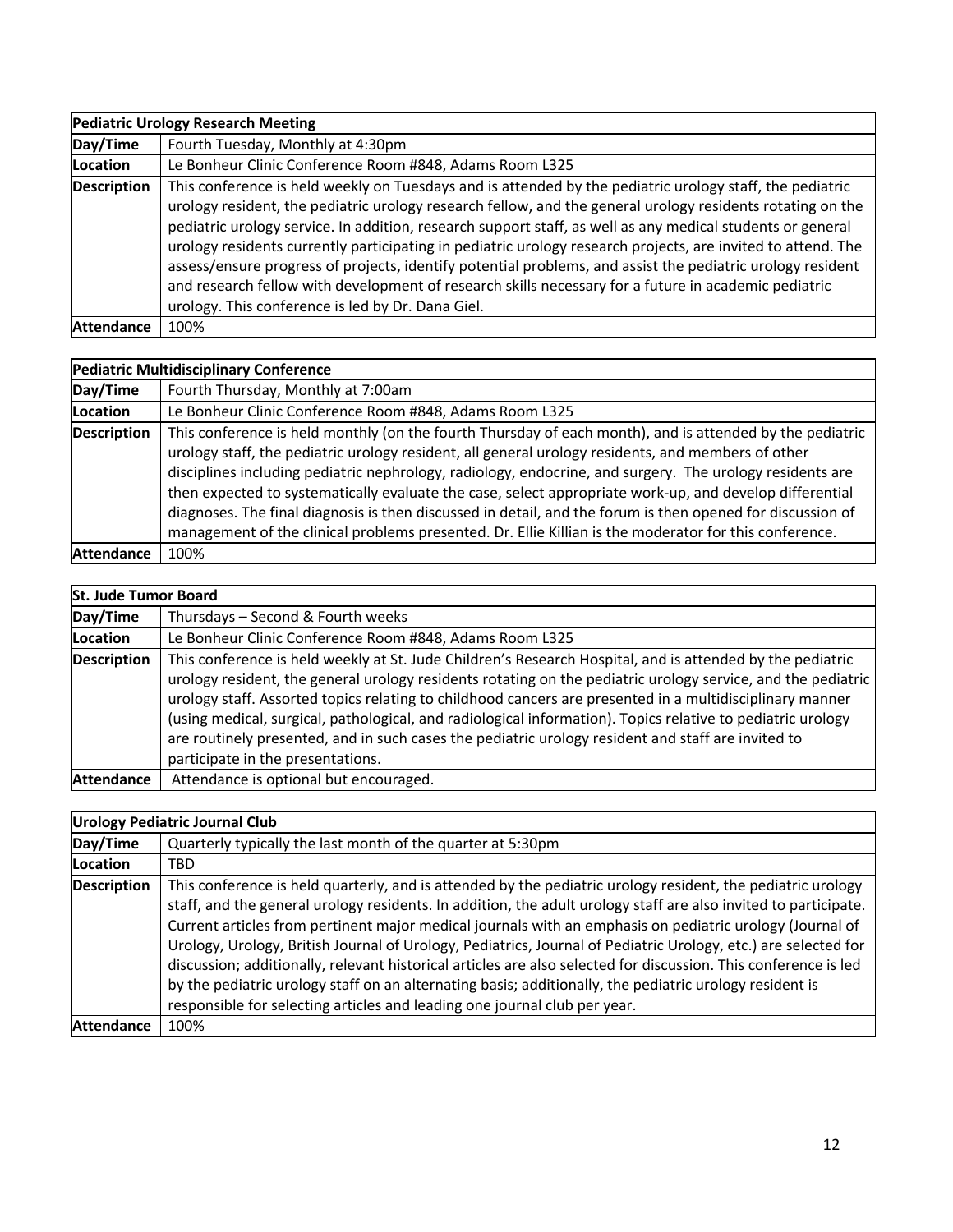#### **Program Meetings**

- All fellows receive *quarterly evaluations* from faculty, as well as a *Semi-Annual Review* typically in the fall and an *End-of-year Evaluation* in the spring of each academic year.
- Clinical Competence Committee /Quality Improvement Committee -CCC/QIC: A program leadership meeting where the Core Faculty members review each fellow based on the ACGME Milestones and all evaluations from Faculty, 360 Evaluations and Self-Evaluations. This meeting occurs in December and June of each academic year. https://www.uthsc.edu/GME/policies/resident-evaluation.pdf
- Annual Program Evaluation: This is a program leadership meeting that also includes the second-year fellow. Typically completed in late July each year. Where they perform a detailed evaluation on all areas of the program where the PEC Committee reviews areas for improvement, growth, and issue resolutions within the program. Complete details are located online. http://www.uthsc.edu/GME/policies/program-evaluation.pdf

#### **II. Required Reading**

Although there is not a required reading syllabus, fellows are encouraged to read the Pediatric Volume from Campbell-Walsh Urology during their clinical year. Furthermore, as topics arise both through patient care and conferences, journal manuscripts are selected and provided for reading.

#### **III. Research and Scholarly Activity**

Research/scholarly activity is required during the two-year fellowship. Each fellow is expected to complete a minimum of one QI project and two hypothesis-driven research projects for which the fellow serves as Principal Investigator prior to completion of their fellowship. The fellow is expected to work closely with the Program Director to design their research activities and complete the Individual Education Plan required by the Fellowship Committee reporting to the ABU. The fellow will have faculty mentors for each research project, and they will be required to meet regularly with their mentors to ensure that progress is being made. Faculty mentors will provide written summaries of these meetings to the Program Director quarterly.

#### **Committee Assignments**

Fellows are expected to participate on at least one hospital committee, typically involving patient safety/quality improvement, during their fellowship. The Program Director will work closely with the fellow to identify any interests of the fellow to assist with committee assignment.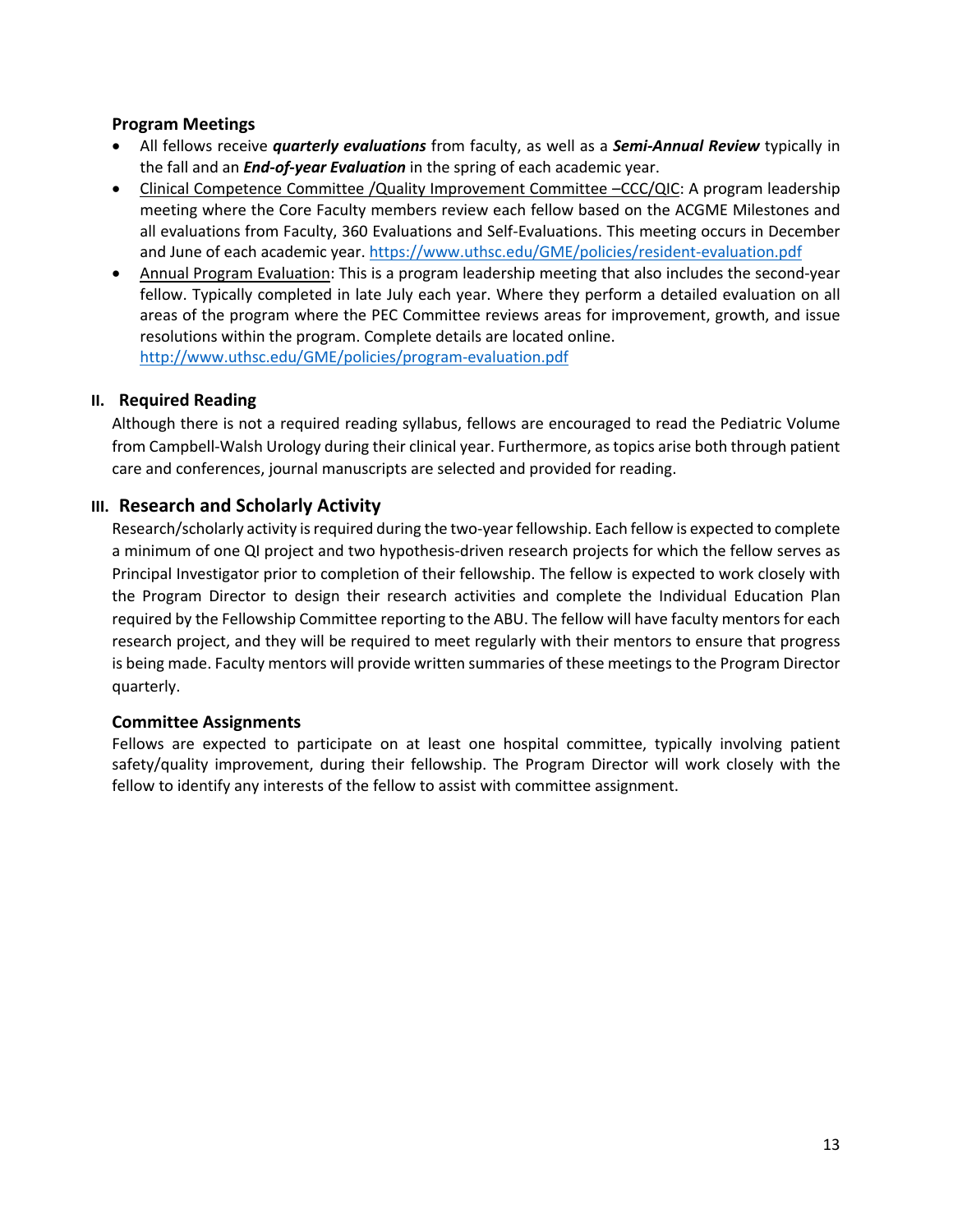#### **Section 4. Examinations**

#### **I. Documenting Exam Results**

Documentation of exam results should be forwarded to the Program Coordinator as soon as received for inclusion in Fellow personnel file. Photocopies of the original documentation or PDFs are both acceptable.

USMLE 1, 2 and 3 or COMLEX 1, 2 and 3 – Prior to the start of their Fellowship, all Fellows are expected to have taken and passed Step 1, 2 and 3 or COMLEX Level 1, 2 and 3. For more information on UTHSC USMLE requirements, please visit the GME website: https://www.uthsc.edu/graduate-medical-education/policies-andprocedures/documents/mle-requirements.pdf

#### **II. In-Service Training Exam**

No SITE exists for Pediatric Urology.

#### **III. Board Examination**

The American Board of Urology (ABU) offers a Pediatric Urology CAQ. For more information regarding this please go to the ABU website, http://www.abu.org/subspecialty/pediatric-subspecialty/.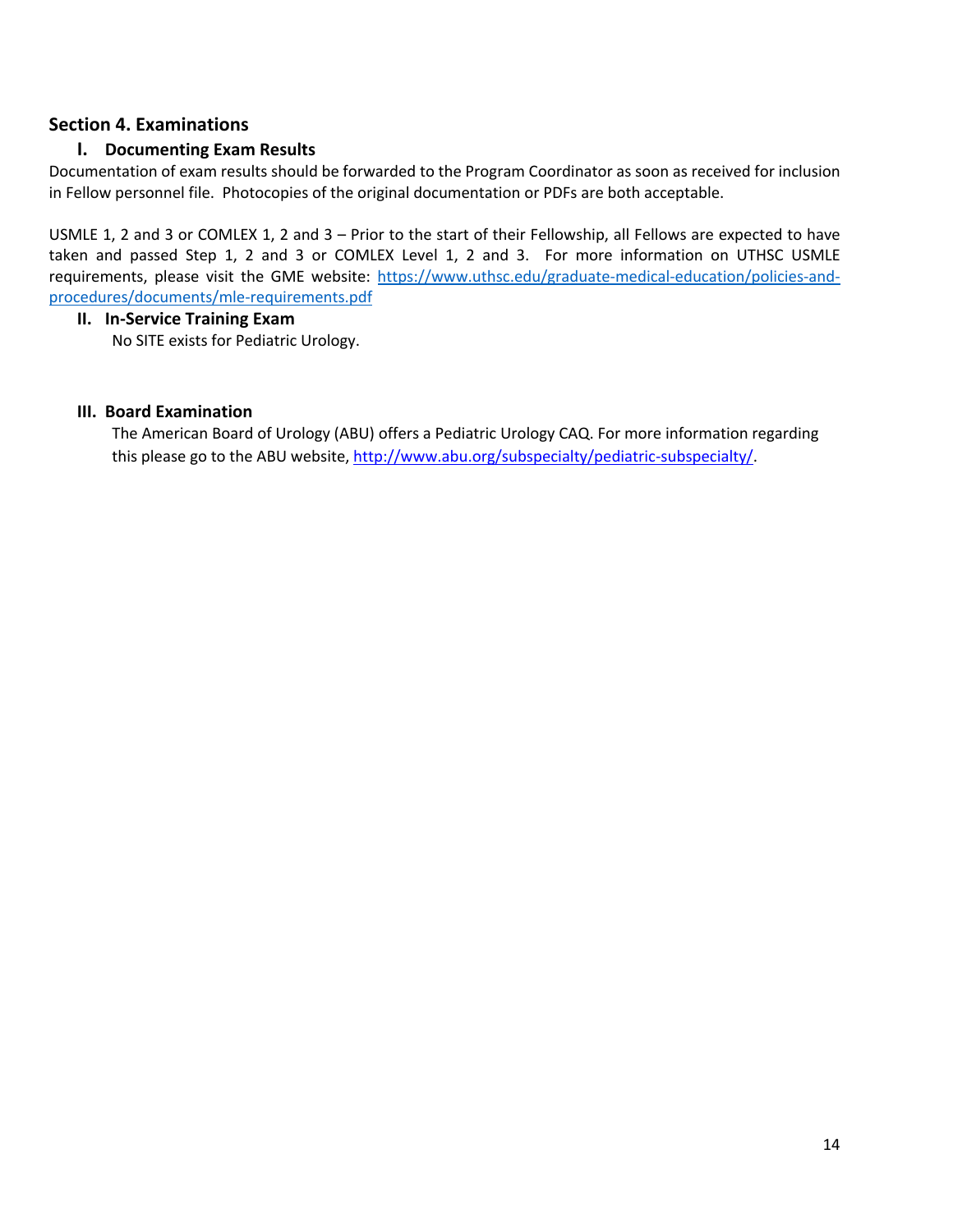## **Section 5. Policies and Procedures**

All UTHSC Programs follow the UTHSC/GME institutional policies. For more information, please visit the GME website: https://www.uthsc.edu/GME/documents/policies

| <b>Academic Appeal Process</b>                                       | Observership                                                                                                                      |
|----------------------------------------------------------------------|-----------------------------------------------------------------------------------------------------------------------------------|
| <b>Academic Performance Improvement Policy</b>                       | <b>Offsite Rotation Approval- In Tennessee</b>                                                                                    |
| <b>Accommodation for Disabilities</b>                                | <b>Offsite Rotation Approval-Out of State</b>                                                                                     |
| <b>ACLS</b>                                                          | <b>Offsite Rotation Approval-International</b>                                                                                    |
| <b>HeartCode ACLS &amp; BLS Instructions</b>                         | <b>Outside Match Appointments</b>                                                                                                 |
| <b>Affirmative Action</b>                                            | <b>Pre-Employment Drug Testing</b>                                                                                                |
| <b>Agreement of Appointment</b>                                      | <b>Program Closure/Reduction</b>                                                                                                  |
| <b>Aid for Impaired Fellows</b>                                      | <b>Program and Faculty Evaluation</b>                                                                                             |
| <b>Background Checks</b>                                             | <b>Program Goals and Objectives</b>                                                                                               |
| Certificate                                                          | <b>Fellow Evaluation Policy</b>                                                                                                   |
| <b>Clinical and Educational Work Hours</b>                           | <b>Fellow Non-Compete</b>                                                                                                         |
| <b>Logging and Monitoring Procedures</b>                             | <b>Fellow Reappointment and Promotion</b>                                                                                         |
| <b>Code of Conduct</b>                                               | <b>Fellow Selection Guidelines</b>                                                                                                |
| <b>Disaster</b>                                                      | <b>Fellow Supervision</b>                                                                                                         |
| <b>Disciplinary and Adverse Actions</b>                              | <b>Fellow Transfers</b>                                                                                                           |
| <b>Drug and Alcohol Use</b>                                          | <b>Fellow Wellbeing</b>                                                                                                           |
| <b>Drug Free Campus and Workplace</b>                                | <b>Salary</b>                                                                                                                     |
| <b>Fatigue Management</b>                                            | <b>Sexual Harassment</b>                                                                                                          |
| <b>Fit for Practice</b>                                              | <b>Social Media</b>                                                                                                               |
| Authorization to Release Information of                              | <b>Stipend Level</b>                                                                                                              |
| <b>Mental Health Evaluation Drug/Alcohol Testing</b>                 | <b>Student Mistreatment</b>                                                                                                       |
| <b>Reasonable Suspicion Drug/Alcohol Testing</b><br><b>Checklist</b> | <b>Support Services</b>                                                                                                           |
|                                                                      |                                                                                                                                   |
| <b>Fit Testing</b>                                                   | <b>UT Travel</b>                                                                                                                  |
| <b>Grievances</b>                                                    | <b>Vendor Relationships</b>                                                                                                       |
| <b>Handoffs and Transition of Care</b>                               | <b>Baptist</b>                                                                                                                    |
| <b>Hospital Procedures for Handling Fellow</b>                       | Methodist/Le Bonheur                                                                                                              |
| <b>Disciplinary Issues</b>                                           | Methodist/Le Bonheur FAQ                                                                                                          |
| <b>Infection Control</b>                                             | <b>Regional One Medical Center</b>                                                                                                |
| <b>Infection Control Tuberculosis</b>                                | <b>VA</b>                                                                                                                         |
| <b>Insurance Benefits</b>                                            | <b>Visas</b>                                                                                                                      |
| <b>Internal Rotation Agreement for ACGME</b>                         | <b>Visiting Fellow Approval</b>                                                                                                   |
| Programs                                                             | <b>Workers' Compensation Claims Process: Supervisor</b><br>Supervisor may call in First Notice of Loss (FNOL) within 3<br>$\circ$ |
| <b>Leave and Time Off</b>                                            | days when Fellow is receiving medical treatment.                                                                                  |
| <b>Licensure Exemption and Prescribing Information</b>               | Contact the CorVel nurse triage line: 1-866-245-8588<br>$\circ$<br>option #2                                                      |
| <b>Malpractice Coverage</b>                                          | A departmental fine of \$1,000 will be charged each time a<br>$\circ$                                                             |
| <b>Medical Licensing Examination Requirements</b>                    | claim report is not completed by a supervisor.<br>Complete the Incident Report Form and return to the                             |
| <b>USMLE</b>                                                         | $\circ$<br>campus Workers Compensation representative at 910                                                                      |
| Moonlighting                                                         | Madison Ste. 764.                                                                                                                 |
| <b>New Innovations Protocols</b>                                     |                                                                                                                                   |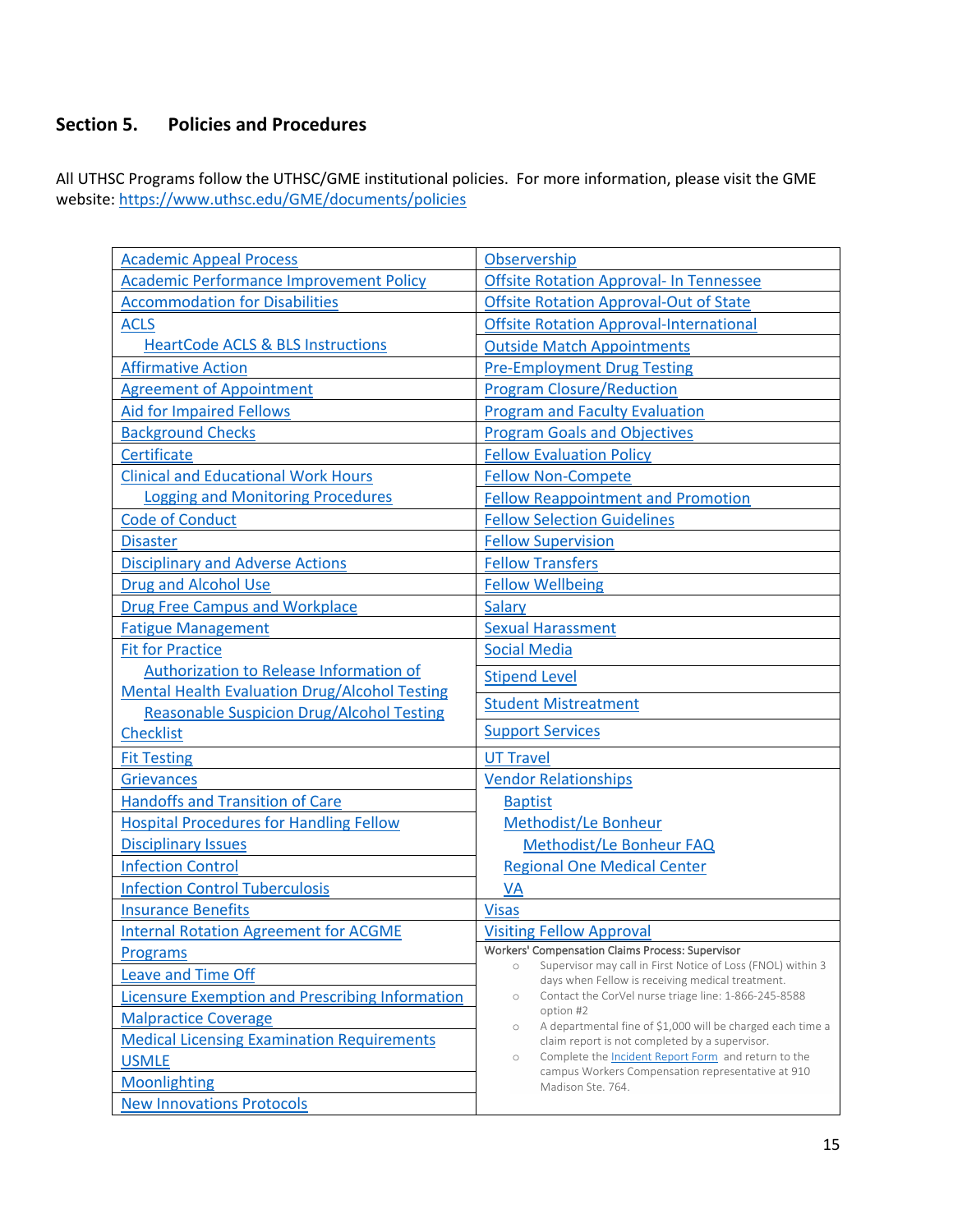Program-Specific Policies and Procedures:

#### **I. Wellbeing**

The resident must be unimpaired and fit for duty to engage in patient care. If the resident is unable to engage in his or her duties due to fatigue or impairment, he or she must transition his/her duties to other health care providers. It is the responsibility of peers, supervising attendings and faculty to monitor the resident for fatigue and ensure that necessary relief or mitigation actions are taken when necessary. The program provides the resident with facilities for rest/sleep and access to safe transportation home. When the resident is too fatigued to continue his or her duties, relief by back-up call systems with transition of duties to other providers is available. All new residents are required to complete the on-line training module, SAFER (Sleep Alertness and Fatigue Education in Residency) video in New Innovations. This education module addresses the hazards of fatigue and ways to recognize and manage sleep deprivation. Additionally, the fellowship program ensures wellbeing of our fellows by mentor meetings and maintaining open dialogue with fellows. One faculty, Dr. Mary Elaine Killian, serves as Wellbeing Champion to address the needs of faculty and fellows. The program Director allows ample time away for self-care activities such as doctor's appointments, dentist appointments, etc.

#### **II. Leave**

Program Specific Requirements Regarding Leave: Fellows must request approval for leave/vacation 30 days in advance.  Except in extenuating circumstances, leave is not granted for longer than one week at a time, and not for the last two weeks of June or first two weeks of July. Leave requests must be made in writing through the Program Coordinator (using the leave request sheet in the Appendix), and signed by the Program Director.  Leave must not conflict with prior approved leave of other team members (residents or fellows). Unused leave is not able to be rolled into another academic year.

#### **III. Parental Leave and Bereavement**

All UTHSC programs follow the following UTHSC/GME policies for Maternity and Bereavement.

Each resident/fellow will be eligible to have six weeks (42 consecutive calendar days) of paid parental leave one time during their training program. This leave will renew for a second period if a resident continues to a UTHSC fellowship program but does not accumulate if unused. This paid leave is in addition to the paid annual and sick leave as outlined in GME Policy 220 – Leave and Time Off. Parental leave must be used prior to any remaining annual and sick leave, in its consecutive entirety, and in one block. This leave is available for the parent(s) for the birth or adoption of a child during their training program. Additional annual and sick leave may be added to this six-week benefit. The leave must be used immediately following the birth or adoption of the child unless both parents are residents. Should both parents be residents/fellows the residents/fellows may each use their leave concurrently, overlapping, or consecutively. If desired, this leave may be deferred to a later birth or adoption. It is the responsibility of the resident/fellow and Program Director to discuss, in advance, what effect taking time off from the training program may have on Board or ACGME requirements dictating a possible extension of training. Should another birth or adoption take place during the training program after this benefit has been used, only the remaining annual and sick leave are available as paid time off, but all FMLA and other protected unpaid time are still available.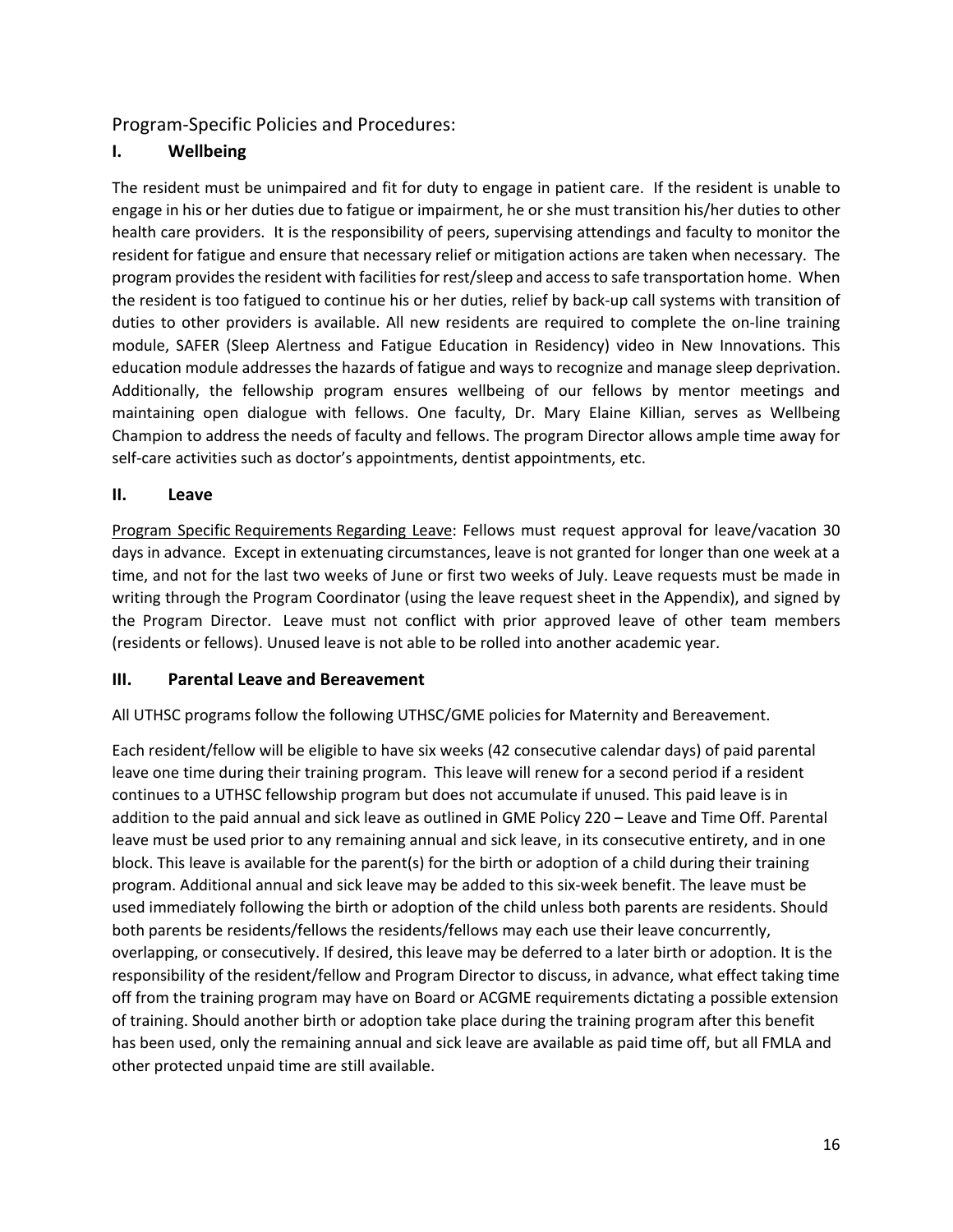**NOTE:** Preliminary Medicine and the categorical program count as one program and a categorical program and extra year chiefs in Internal Medicine or Pediatrics count as one program.

The Program Director and Fellow should verify whether the length of leave will require extending training to meet program or board eligibility criteria. UTHSC Human Resources office has administrative oversight for the FML program. The Program Coordinator or Director should notify HR when it appears a Resident/Fellow may qualify for FML leave. HR will coordinate with GME and the Program Coordinator or Director to approve or disapprove a Resident's/Fellow's request for FML leave. Resident/Fellow rights and responsibilities under FMLA can be found on the GME website: http://uthsc.edu/GME/pdf/fmlarights.pdf.

Bereavement Leave Fellows may take up to three (3) days of paid leave due to the death of an immediate family member. Immediate family shall include spouse, child or stepchild, parent or stepparent, grandparent, grandchild, parent-in-law, foster parent, brother, sister, brother-in-law, sister-in-law, daughter-in-law, or son-in-law of the trainee. With approval of the Program Director, additional time for bereavement may be taken using annual leave or leave without pay.

#### **IV. Moonlighting Procedure**

Moonlighting is not allowed within the Pediatric Urology Fellowship Program.

**V. Discrimination, Intimidation, Fear of Retaliation, Professionalism and Due Process Policy** Fellows may raise and resolve issues without fear of intimidation or retaliation. The Program Director, DIO and the chair of the Graduate Medical Education Committee (GMEC) maintain an open- door policy. Additional mechanisms for communicating and resolving issues include: Grievances regarding academic or other disciplinary actions are processed according to the Graduate Medical Education Academic Appeal Policy. Grievances related to the work environment or issues concerning the program or faculty can be addressed by discussing problems with a coordinator, chief resident, program director, departmental chair, individual program education committees, or resident member of the GMEC, or GME Administration. GMEC resident representatives hosts a Housestaff Association Open Forum once a year. The resident-led forum provides an opportunity for all housestaff to discuss issues or topics of mutual concerns. Fellows may submit anonymous comment or concerns through the Resident Comment Form on both the GME website and within New Innovations on their home page.

#### **VI. Discrimination, Harassment, and Abuse Policy**

We encourage a safe working environment free from discrimination, harassment, and any abusive behaviors. If it is needed to address any of these areas, the Pediatric Urology Program follows the UTHSC institutional policy on discrimination, harassment, and abuse. The details of this can be found at https://uthsc.edu/graduate-medical-education/policies-and-procedures/documents/sexualharassment.pdf

#### **VII. Fellow Eligibility and Selection Policy**

Applications are submitted by individual candidates directly to the Program Coordinator and Program Director using the AUA/SPU Universal Pediatric Urology Fellowship Application. Interviews will be offered to applicants based on their qualifications as determined by their application, letters of recommendation,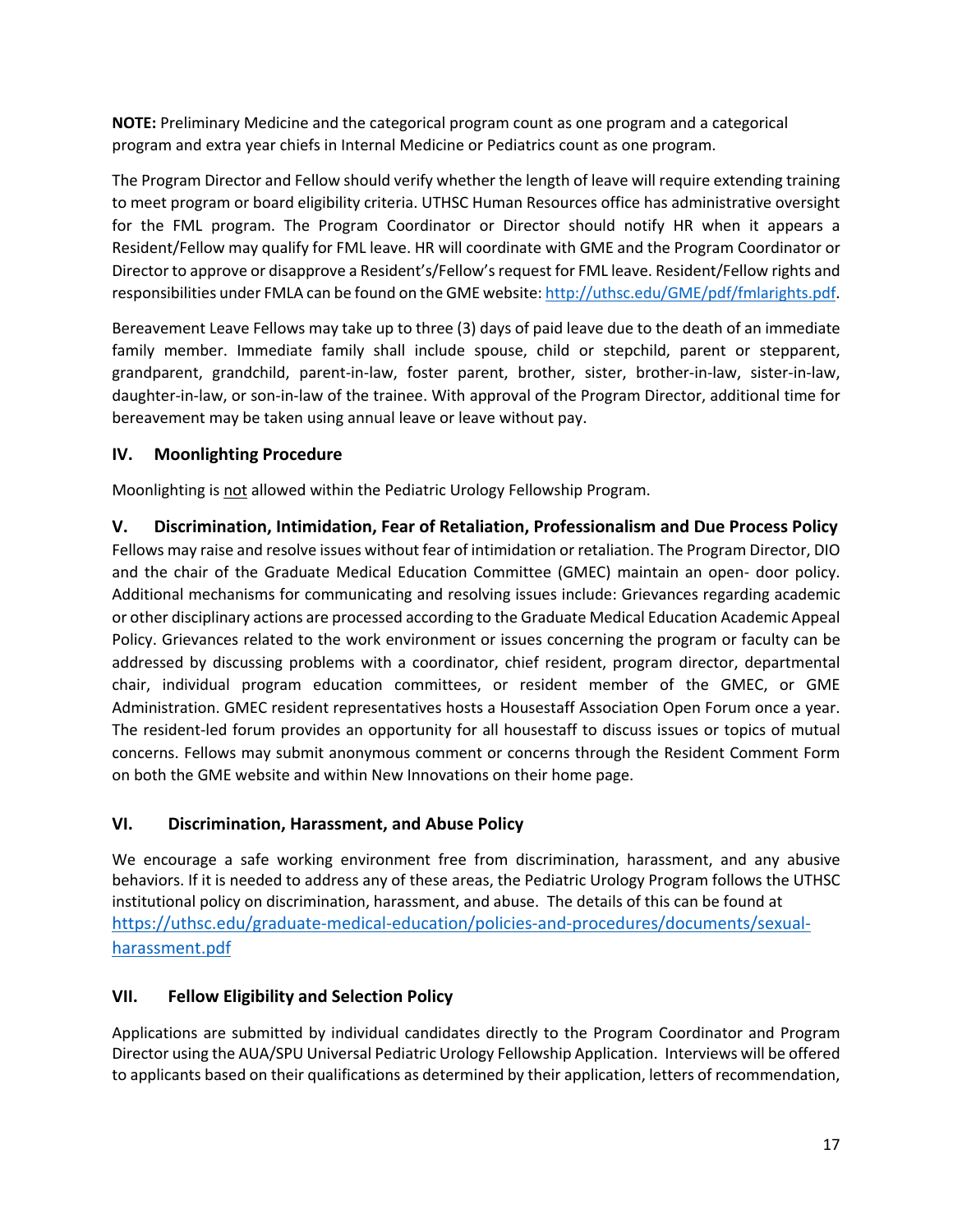CV, and residency performance. The UT Pediatric Urology Fellowship Program participates in the AUA Pediatric Urology Fellowship Match.

Selection Criteria: Applicants are considered qualified to participate in the AUA match if they will have graduated from an ACGME-accredited or Royal College of Canada-accredited urology residency program. Selection from qualified candidates will be based on application, CV, letters of recommendation, personal statement, and personal interviews.

Appointments are made on a yearly basis with the expectation of continuation within the one-year appointment and of reappointment yearly throughout the duration of the Fellowship period.

Reappointment and promotion of a Fellow to the subsequent year of training requires satisfactory cumulative evaluations by faculty that indicates progress in scholarship and professional growth. This includes demonstrated proficiency in:

- Each of the ACGME competencies:
	- o Patient Care
	- o Medical Knowledge
	- o Practice-based Learning and Improvement
	- o Interpersonal and Communication Skills
	- o Professionalism
	- o Systems-Based Practice
- Ability to teach others
- Attendance, punctuality, and availability
- Adherence to rules and regulations in effect at the UTHSC and each health care entity to which assigned
- Other examples include satisfactory scores on examinations if designated for that purpose by specialty, research participation, etc.

#### **VIII. Fellow Supervision Policy**

The fellow is directly involved in the preoperative, operative, and postoperative care of the patient under the direct supervision of a faculty member. This system allows for continuity of care and provides the fellow follow-up to the operative procedures that are performed at each facility. Evaluation is done faceto-face with the Program Director, Dana Giel, MD, on a quarterly basis. A summative paper-based evaluation will be performed at the end of each year of the fellowship. The fellow will evaluate faculty and the program through a paper-based evaluation during the last month of the first year of training.

#### **Fellow and Faculty Policy Awareness**

Fellows and faculty members should inform each patient of their respective roles in that patient's care when providing direct patient care.

#### **Rotation-Specific Supervision**

There are no rotations within different departments or hospitals. Fellows spend their entire training at one site location, Le Bonheur Children's Hospital. The details of supervision relating to this is listed above. At times, a fellow may be called for consults at St. Jude Children's Research Hospital and may also spend time there gathering regarding that in which they are continually in the direct supervision of a faculty member. There may be times when data for research projects in various phases of completion is needed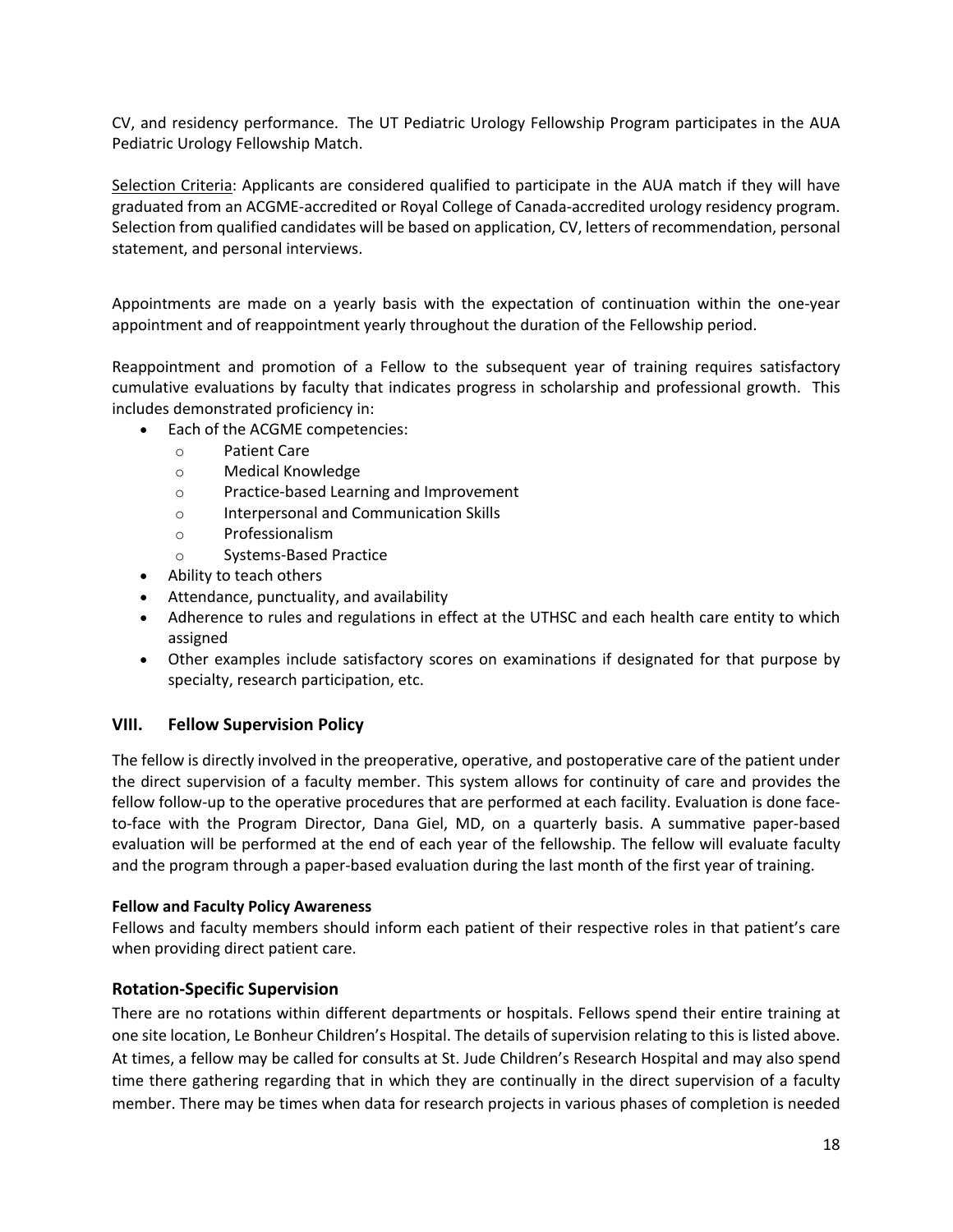at St. Jude, in this case there is no supervision as it is primarily a data collection time, but fellows are required to keep the Program Director and any other faculty relating to the data collection needs the progress relating to the work completed at St. Jude.

#### **Supervision of Hand-Offs**

The fellow will communicate at the end of each day with the fellow or resident taking overnight call; all inpatients, including any who underwent procedures during the day, will be discussed in detail. Communication will also occur with the on-call faculty to ensure that all team members are aware of all patient care needs.

#### **Gaps in Supervision**

- If for any reason, a resident is unable to contact his or her supervising physician, they are to notify the program director or associate program director immediately.
- The program director or associate program director will then activate the faculty-specific chain of command to ameliorate the gap in supervision

#### **IX. Process by which faculty receive fellow feedback**

Fellows are given the opportunity to evaluate their teaching faculty yearly. This evaluation is confidential and in writing through our online database, New Innovations.

#### **X. Method by which faculty performance is evaluated by Department Chair**

Formal faculty evaluations are performed annually one-on-one by the Departmental Chairman with input from the Program Director. These faculty evaluations are uploaded in an electronic evaluation system; Digital Measures, and includes the following mission areas; service, teaching, clinical and research. Scholarly activity is reviewed as well. This is required by University policy with the process beginning in January and with completion in March providing time for recommendations by the Departmental Chairman for faculty promotion, tenure, and/or reappointment of the faculty member. The Departmental Chairman must consider each faculty member's teaching ability, service activities, clinical abilities and the performance of scholarly activities. Each faculty member must submit to the Departmental Chairman an assessment of his/her accomplishments for the year. Likewise, the Departmental Chairman evaluates each faculty member as to the above criteria and evaluates the faculty members' assessment of their accomplishments. The Departmental Chairman obtains commentary from medical students and peers, and formal input is obtained from the residents. The Departmental Chairman utilizes these materials to prepare a formal evaluation for presentation and discussion with the faculty members, as well as for submission to the Dean of the College of Medicine. If the faculty member disagrees with the Departmental Chairman's evaluation, such disagreement may be transmitted in writing to the Dean and attached to the Chairman's evaluation.

#### **XI. Method for reporting improper behavior in a confidential manner**

The program coordinator has created a confidential form that can be submitted to address concerns anonymously. If a fellow would like to speak directly to someone for a dynamic discussion, the program director has an open-door policy and is committed to maintaining the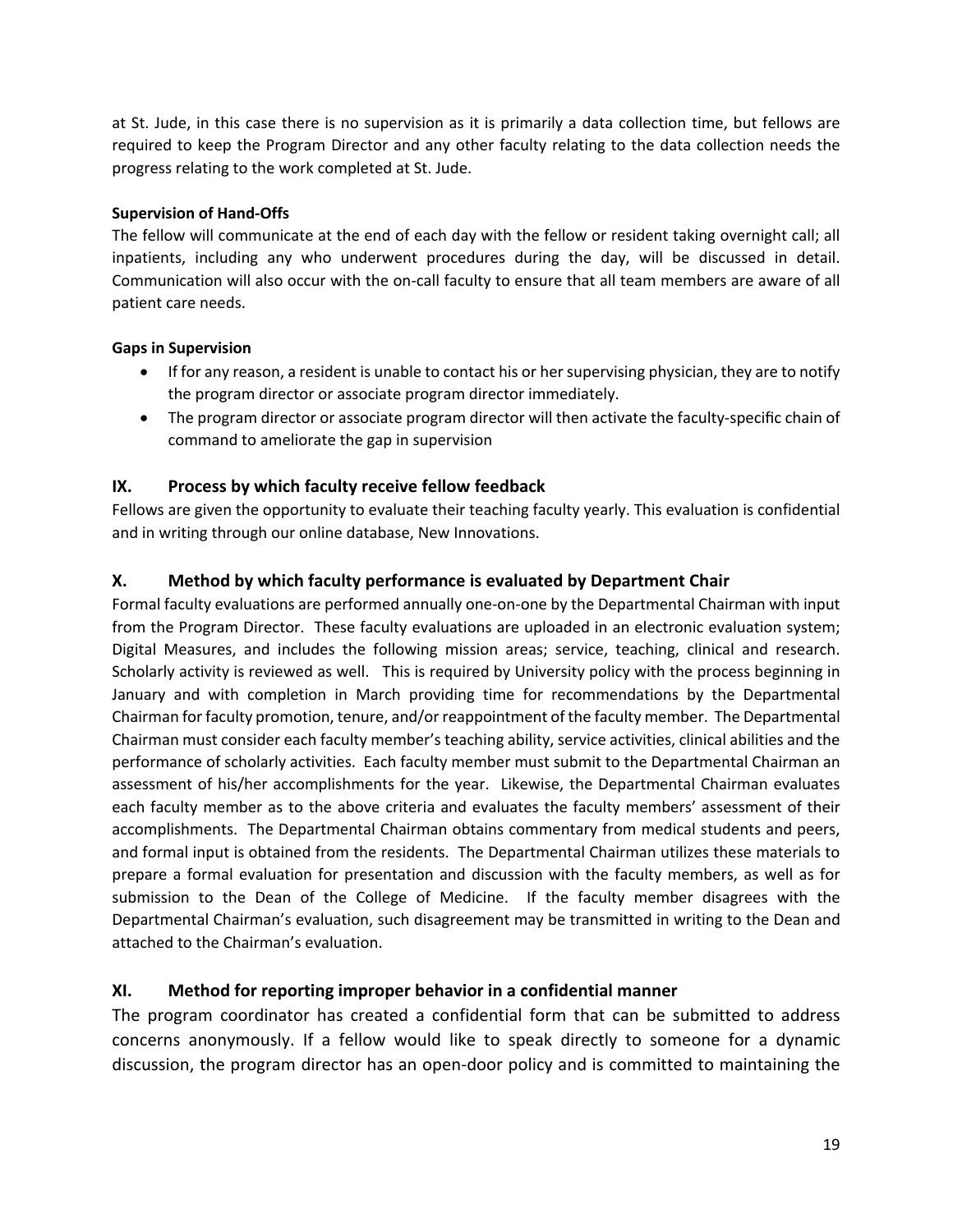fellows' confidence and protecting shared information. If needed the program will follow the GME policy regarding this area.

#### **XII. Assessment Instruments and Methods**

All evaluations are completed through our online system, New Innovations. They are tracked on a regular basis by the program coordinator and saved to each fellow's and faculty's individual folders. Additionally, the program coordinator also tracked the program and rotation specific evaluations. The data from all evaluations on individuals and the program are also included in the CCC and PEC meetings to ensure complete program performance is accounted for. Evaluations that are completed are listed in more details below.

#### **Program Director's Evaluation of Faculty**

Each program director must evaluate the teaching faculty on an annual basis. The program director must provide feedback to the faculty based on evaluation data and approve continued participation of faculty in the educational program. Feedback should include information garnered from Fellow evaluation of rotations.

#### **Faculty & 360 Evaluations of Fellows**

Faculty & 360 evaluations of fellows occur on a quarterly basis. They are confidential and in writing. The PD reviews this information with each fellow quarterly to review and discuss as needed.

#### **The program utilizes the following methods for Fellow evaluation:**

- 1. Competency-based formative evaluation for each rotation, including competence in patient care, medical knowledge, practice-based learning and improvement, interpersonal and communication skills, professionalism, and systems-based practice.
- 2. All Fellows are expected to be in compliance with University of Tennessee Health Science Center (UTHSC) policies which include but are not limited to the following: University of Tennessee personnel policies, University of Tennessee Code of Conduct, sexual harassment, moonlighting, infection control, completion of medical records, and federal health care program compliance policies.

#### **Summative Evaluation**

- 1. At least annually, the program director will provide a summative evaluation for each Fellow documenting his or her readiness to progress to the next year of the program and/or graduate, if applicable. This evaluation assesses current performance based on written evaluations, faculty observations and other documented performance measures that have been reviewed by the program's CCC. The summative evaluation will be discussed with the Fellow and a copy signed by the program director and Fellow will be placed in the confidential Fellow file.
- 2. The program director will also provide a final summative evaluation upon completion of the program. This evaluation will become part of the Fellow's permanent record maintained in the GME office and will be accessible for review by the Fellow. The final summative evaluation reviews the specialtyspecific Milestones, and when applicable the specialty-specific case logs, to ensure Fellows can engage in autonomous practice upon completion of the program. It also verifies that the Fellow has demonstrated knowledge, skills, and behaviors necessary to enter autonomous practice. Considerations and recommendations from the CCC are also included in this.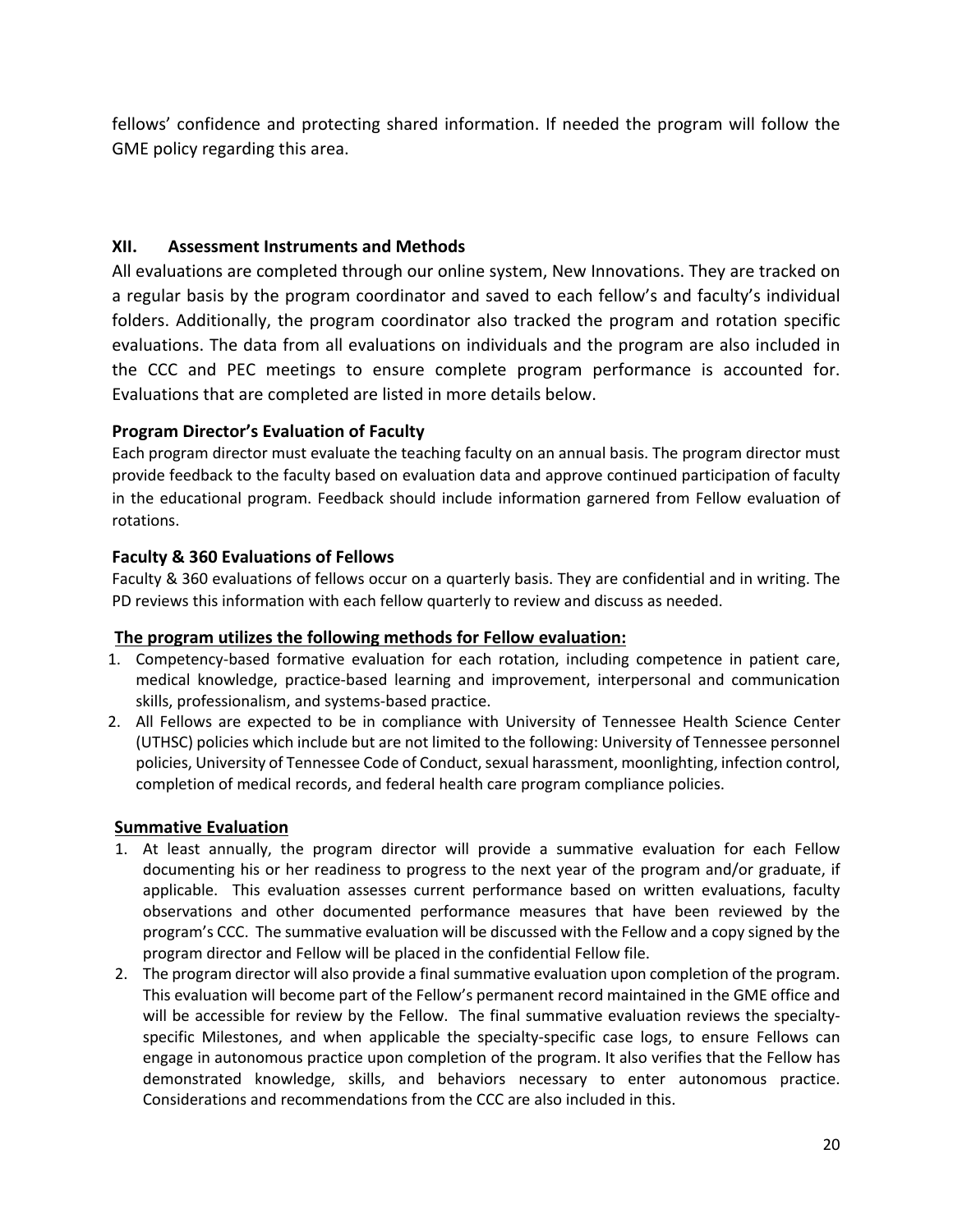#### **Faculty Evaluation of Program**

Faculty complete an annual evaluation of the program confidentially and in writing. The results will be included in the annual program evaluation. This data is review at the PEC Meeting annually.

#### **Fellow Evaluation of Program**

Faculty complete an annual evaluation of the program confidentially and in writing. The results will be included in the annual program evaluation. This data is review at the PEC Meetings annually.

#### **Clinical Competency Committee (CCC)**

Responsibilities: Appointed by the Program Director to review all resident evaluations; determine each resident's program on achievement; of [Insert specialty name] Milestones; meet prior to resident's semi-annual evaluation meetings; and advise Program Director regarding resident's progress.

**NOTE:** Files reviewed by the CCC are protected from discovery, subpoena, or admission in a judicial or administrative proceeding.

| Dr. Gerald Jerkins, CCC Chair         |
|---------------------------------------|
| Dr. Dana Giel, Program Director       |
| Dr. Mary Elaine Killian, Core Faculty |

#### **Program Evaluation Committee (PEC)**

Responsibilities: Appointed by the Program Director conduct and document the Annual Program Evaluation as part of the program's continuous improvement process. The PEC also acts as an advisor to the program director, through program oversight; revies the program's self-determined goals and progress toward meeting them; guides ongoing program improvement, including the development of new goals, based upon outcomes; and reviews the current operating environment to identify strengths, challenges, opportunities, and threats as related to the program's mission and aims.

| Dr. Dana Giel, Program Director, PEC Chair |
|--------------------------------------------|
| Dr. Gerald Jerkins, Core Faculty           |
| Dr. Mary Elaine Killian, Core Faculty      |
| Second year Peds. Urology Fellow           |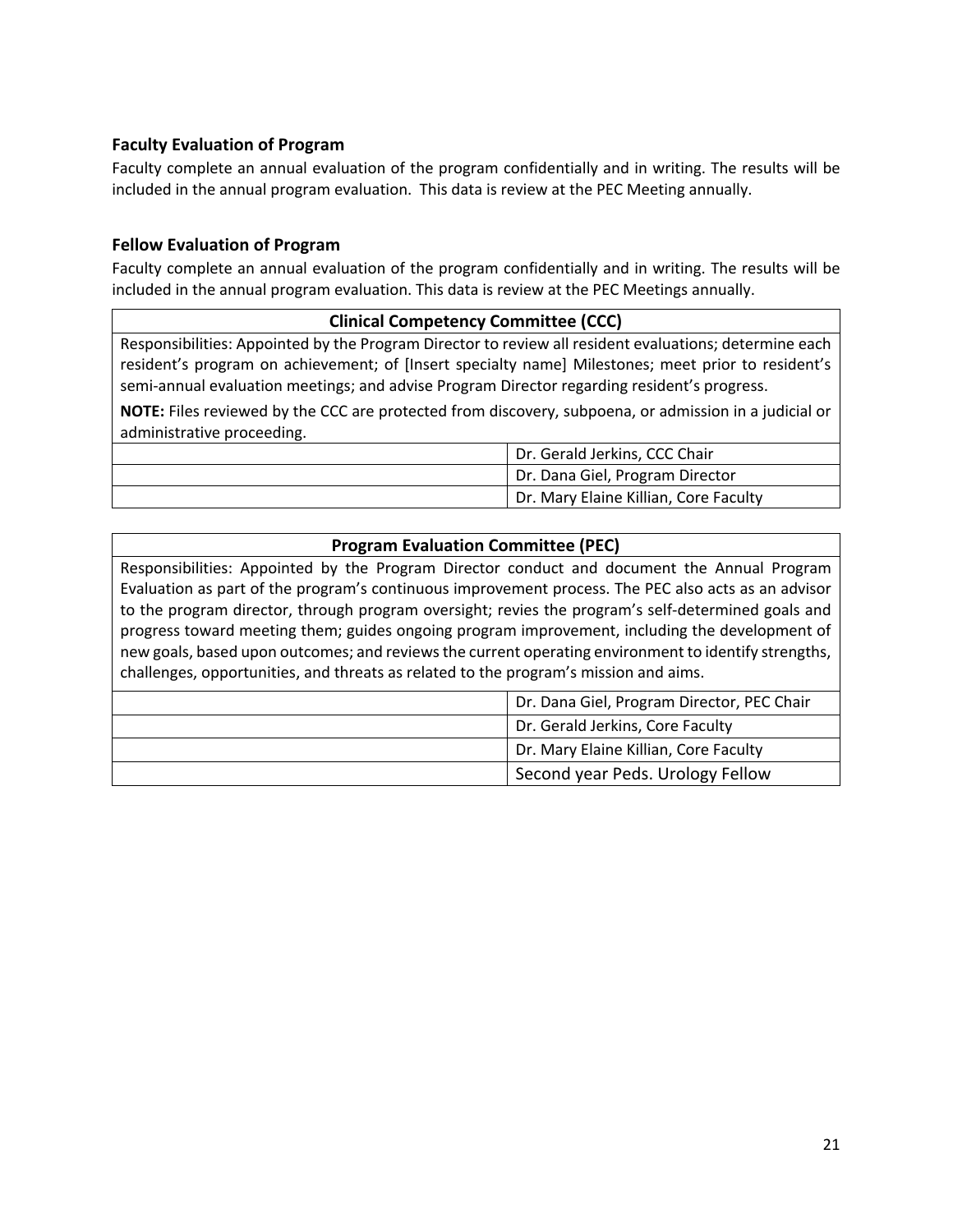## Section 6. Fellow Benefits

#### **I. Salary**

Fellows in all UTHSC Programs are student employees of the University of Tennessee. As a student employee of the University of Tennessee, you will be paid by the University on a monthly basis – the last working day of the month. Direct deposit is mandatory for all employees.

| <b>PGY LEVEL</b> | <b>BASE</b>   | with Disability      | <b>Monthly</b> |  |  |
|------------------|---------------|----------------------|----------------|--|--|
|                  | <b>ANNUAL</b> | <b>Life Benefits</b> |                |  |  |
| PGY <sub>1</sub> | \$56,592.00   | \$57,252.00          | \$4,771.00     |  |  |
| PGY <sub>2</sub> | \$58,704.00   | \$59,364.00          | \$4,947.00     |  |  |
| PGY <sub>3</sub> | \$60,600.00   | \$61,260.00          | \$5,105.00     |  |  |
| PGY <sub>4</sub> | \$63,120.00   | \$63,780.00          | \$5,315.00     |  |  |
| PGY <sub>5</sub> | \$65,700.00   | \$66,360.00          | \$5,530.00     |  |  |
| PGY <sub>6</sub> | \$67,980.00   | \$68,640.00          | \$5,720.00     |  |  |
| PGY <sub>7</sub> | \$70,464.00   | \$71,124.00          | \$5,927.00     |  |  |

#### **2022-2023 FELLOW AND FELLOW COMPENSATION RATES for ACGME-ACCREDITED PROGRAMS**

For information on the UT Salary and Insurance please visit the GME website: https://www.uthsc.edu/graduate-medical-education/policies-and-procedures

#### **II. Health Insurance**

For information on UTHSC Fellow insurance benefits, please visit the GME website: https://uthsc.edu/graduate-medical-education/policies-and-procedures/documents/insurancebenefits.pdf

#### **III. Liability Insurance**

As a State of Tennessee student/employee, your professional liability coverage is provided by the Tennessee Claims Commission Act. For more information on the UT Malpractice Policy, please visit the GME website: http://www.uthsc.edu/GME/policies/claimscommission.pdf

#### **IV. Stipends**

#### **Memberships**

Fellows in the UTHSC Pediatric Urology Fellowship Program will be provided with memberships to the following organization(s):

- American Urological Association
- Southeastern Section of the AUA
- Society for Fetal Urology
- Societies for Pediatric Urology

#### **Educational Resources**

Fellows in the UTHSC Pediatric Urology Fellowship Program will be provided with the following: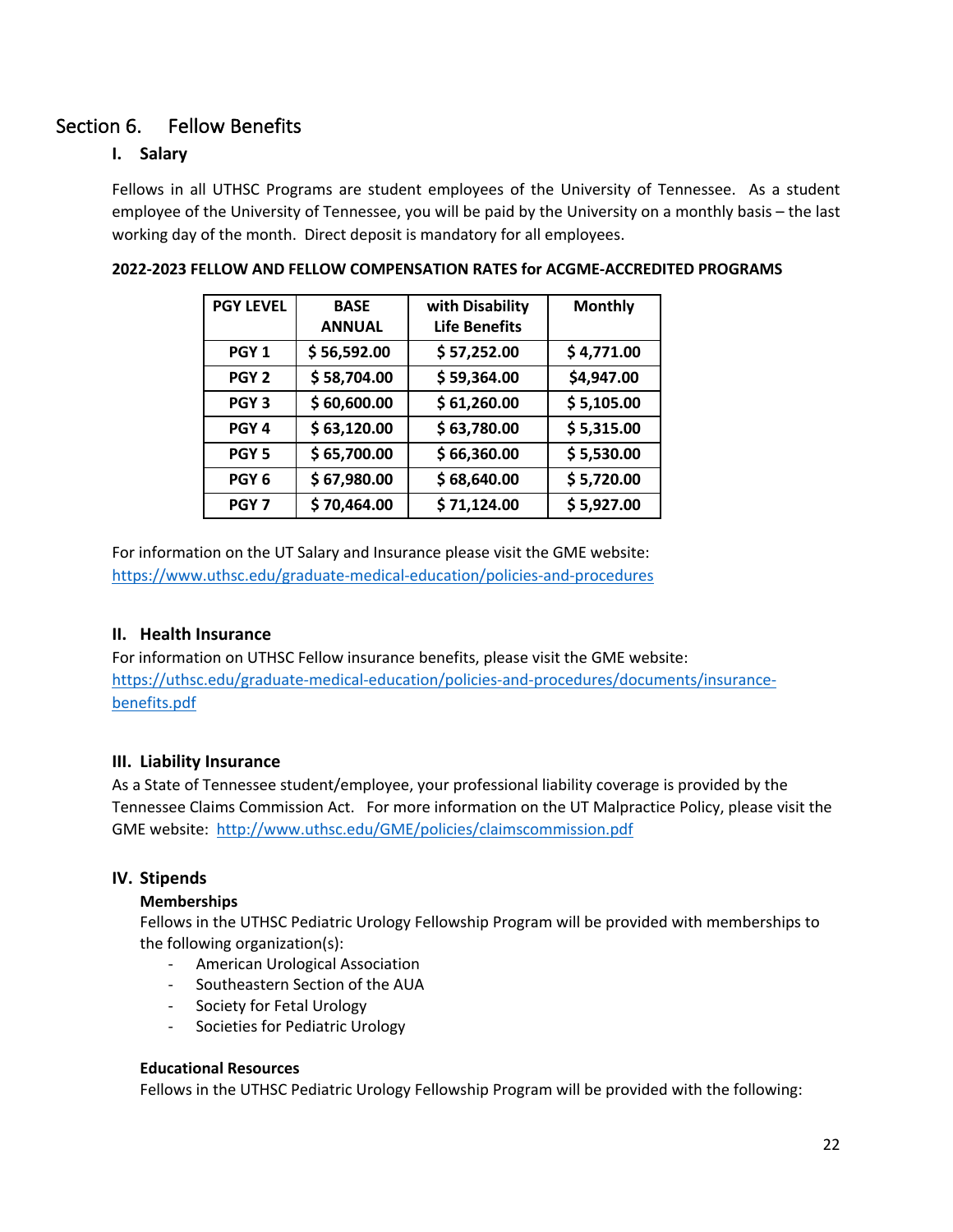- Access to UTHSC Medical Library
- Journal Websites

#### **Lab Coats**

Fellows in the UTHSC Pediatric Urology Fellowship Program will be provided at the beginning of their fellowship with lab coats by the GME office. The GME office will further cover up to three replacement coats throughout the entire program. These lab coats are purchased at Landau and billed to the GME office.

#### **V. Travel**

#### **International Travel (Educational purposes only)**

International Travel Registration: https://uthsc.edu/international/travel/itrp.php

- Complete the online **Travel Information Registration** to provide information about your travel plans and contact information in the destination country(ies) for UTHSC administration use if emergencies arise either in the U.S. or in the country(ies) visited. This step will confirm that you can access referral services from International SOS.
- As the last step in this process, purchase **ISIC/ITIC travel insurance card**:
	- Residents/Fellows must purchase the International Student Identity Card (ISIC).
	- Faculty/Staff must purchase the International Teacher Identity Card (ITIC).

This card provides basic travel insurance and is valid for one year from date of issue. Myisic.com describes the travel, medical evacuation, and repatriation insurance (Basic plan) covered through the card.

Purchase your card online or call 1-800-781-4040.

All travelers to U.S. territories are also required to register. These territories include Puerto Rico, Guan, U.S. Virgin Islands. American Samoa, and Northern Mariana Islands. Travel to neighboring countries such as Canada is also considered "international travel" and requires compliance with this registration program.

**NOTE:** Individuals traveling for solely personal reasons (vacation, medical mission trips, etc.) are not eligible for coverage through this program.

**UTHSC officially discourages** international travel, by faculty/staff/students when on official university business, to destinations that are subject to a U.S. Department of State Travel Warning and/or Centers for Disease Control and Prevention (CDC) Level 3 Warning.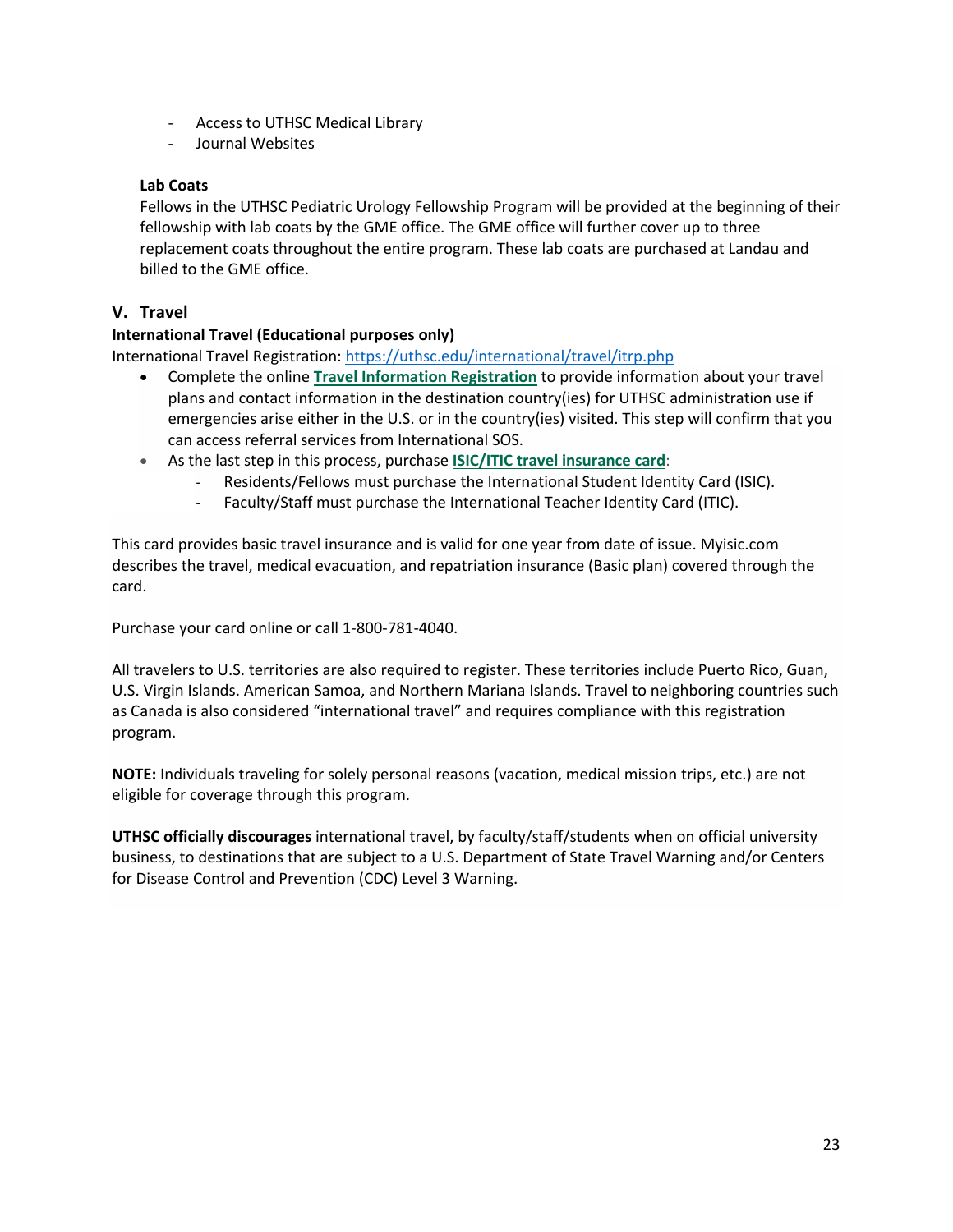#### **Section 7. Curriculum**

#### **I. ACGME Competencies**

The core curriculum of the UTHSC programs is based on the 6 ACGME Core Competencies:

- **Patient Care**: Fellows must be able to provide patient care that is compassionate, appropriate, and effective for the treatment of health problems and the promotion of health.
- **Medical Knowledge**: Fellows must demonstrate knowledge of established and evolving biomedical, clinical, epidemiological, and social-behavioral sciences, as well as the application of this knowledge to patient care.
- **Practice-Based Learning and Improvement**: Fellows must demonstrate the ability to investigate and evaluate their care of patients, to appraise and assimilate scientific evidence, and to continuously improve patient care based on constant self-evaluation and life-long learning.
- **Interpersonal and Communication Skills**: Fellows must demonstrate interpersonal and communication skills that result in the effective exchange of information and collaboration with patients, their families, and health professionals.
- **Professionalism**: Fellows must demonstrate a commitment to carrying out professional responsibilities and an adherence to ethical principles.
- **Systems-Based Practice**: Fellows must demonstrate an awareness of and responsiveness to the larger context and system of health care, as well as the ability to call effectively on other resources in the system to provide optimal health care.

#### **II. Milestones**

The Milestones are designed only for use in evaluation of Fellow physicians in the context of their participation in ACGME accredited Fellowship or fellowship programs. The Milestones provide a framework for the assessment of the development of the Fellow physician in key dimensions of the elements of physician competency in a specialty or subspecialty. They neither represent the entirety of the dimensions of the six domains of physician competency, nor are they designed to be relevant in any other context. ACGME Milestones are located at:

https://www.acgme.org/Portals/0/PDFs/Milestones/PediatricUrologyMilestones.pdf?ver=2015-11-06- 120521-640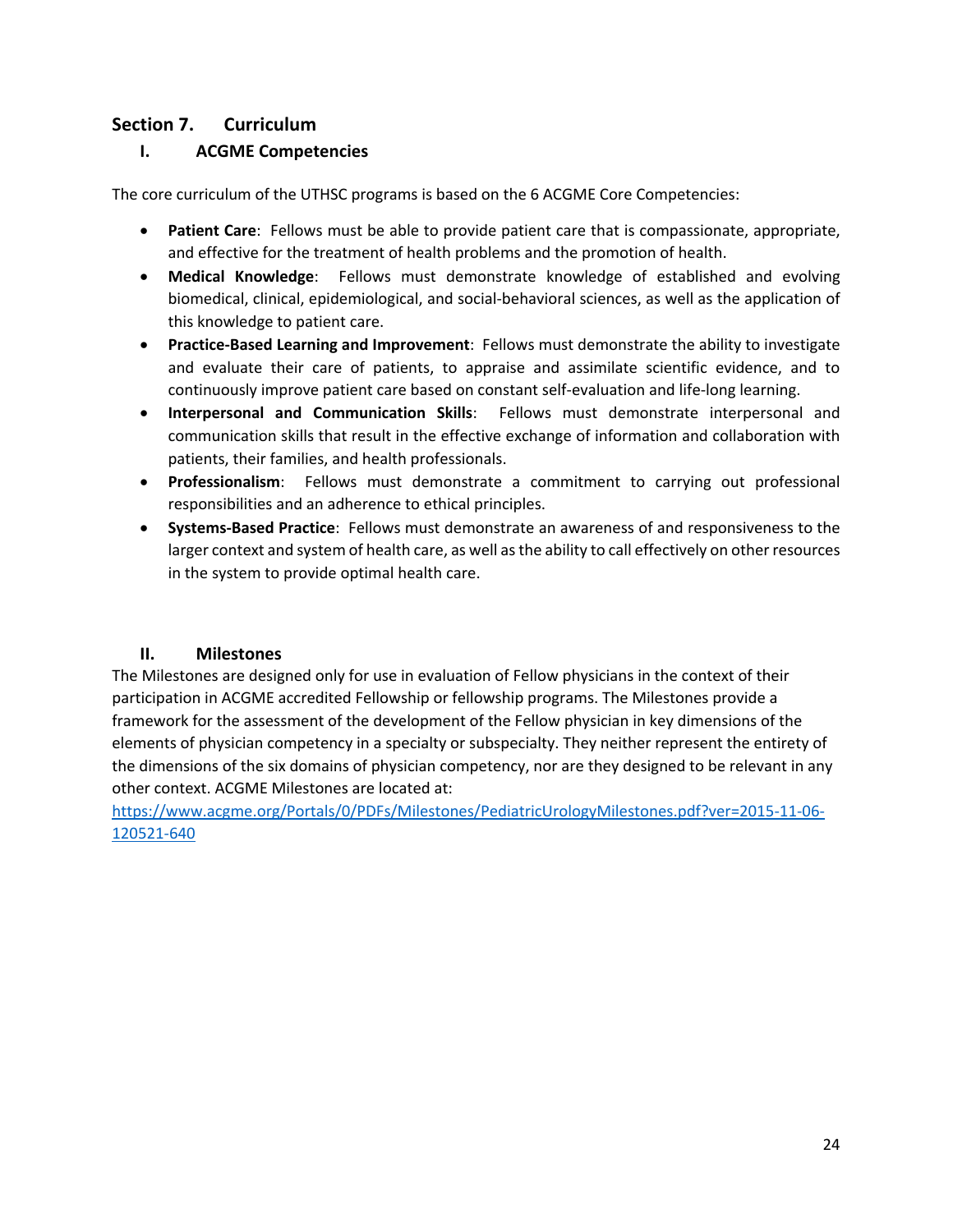#### **III. Rotation Goals and Objectives**

Rotation specific goals and objectives can be found by visiting New Innovations https://www.newinnov.com/Login/Home.aspx.

#### **IV. Supervision and Graduated Level of Responsibility**

There are three levels of supervision to ensure oversight of resident supervision and graded authority and responsibility:

Levels of Supervision – To promote appropriate supervision while providing for graded authority and responsibility, the program must use the following classification of supervision:

- 3. **Direct Supervision:** The supervising physician is physically present with the Resident during the key portions of the patient interaction or, the supervising physician and/or patient is not physically present with the Resident and the supervising physician is concurrently monitoring the patient care through appropriate telecommunication technology.
- 4. **Indirect Supervision:** The supervising physician is not providing physical or concurrent visual or audio supervision but is immediately available to the Resident for guidance and is available to provide appropriate direct supervision.
- 5. **Oversight:** The supervising physician is available to provide review of procedures/encounters with feedback provided after care is delivered.

Resident Supervision by Program information (supervision chart below) can be found at: https://www.uthsc.edu/graduate-medical-education/current-residents/supervision-by-program.php

#### **All levels of Pediatric Urology Residents (PGY 6 or 7) can perform the procedures listed below without the presence of an attending physician:**

| I. Differential Diagnosis:                                                                                                                                                                       | <b>PGY6</b> | <b>IPGY7</b> |
|--------------------------------------------------------------------------------------------------------------------------------------------------------------------------------------------------|-------------|--------------|
| A. Clinical history                                                                                                                                                                              | X           |              |
| B. Physical exam                                                                                                                                                                                 | X           |              |
| C. Bimanual and speculum pelvic exam                                                                                                                                                             | X           |              |
| D. Interpretation of laboratory studies                                                                                                                                                          |             | X            |
| E. Interpretation of all pre-op, intra-op and post-op imaging studies (KUB, IVP, renal<br>and scrotal ultrasound, cystogram, retrograde urethrogram, CT scan, MRI<br>including trauma situation) | X           | X.           |
| F. Write admission orders, pre-op and post-op orders and discharge orders                                                                                                                        |             |              |
| G. Coordination of treatment with other disciplines                                                                                                                                              | Χ           |              |

| II. Urologic Procedures:                                                                                     | <b>PGY6</b> | <b>PGY7</b> |
|--------------------------------------------------------------------------------------------------------------|-------------|-------------|
| A. Bladder catheterization (transurethrally and subrapubic)                                                  |             |             |
| B. Introduction of NG tubes                                                                                  |             |             |
| C. Wound care (including incision and drainage of scrotal wall abscess or penile<br>abscess and debridement) | x           |             |
| D. Intravenous catheterization                                                                               |             |             |
| E. Venipuncture                                                                                              |             |             |
| D. Penile irrigation, aspiration, and injection for priapism                                                 |             |             |

**All other procedures require direct or personal supervision.**

**NOTE: The policy on resident supervision in the Operating/Delivery Room is described on the GME website:** https://www.uthsc.edu/graduate-medical-education/policies-andprocedures/documents/resident-supervision.pdf#operating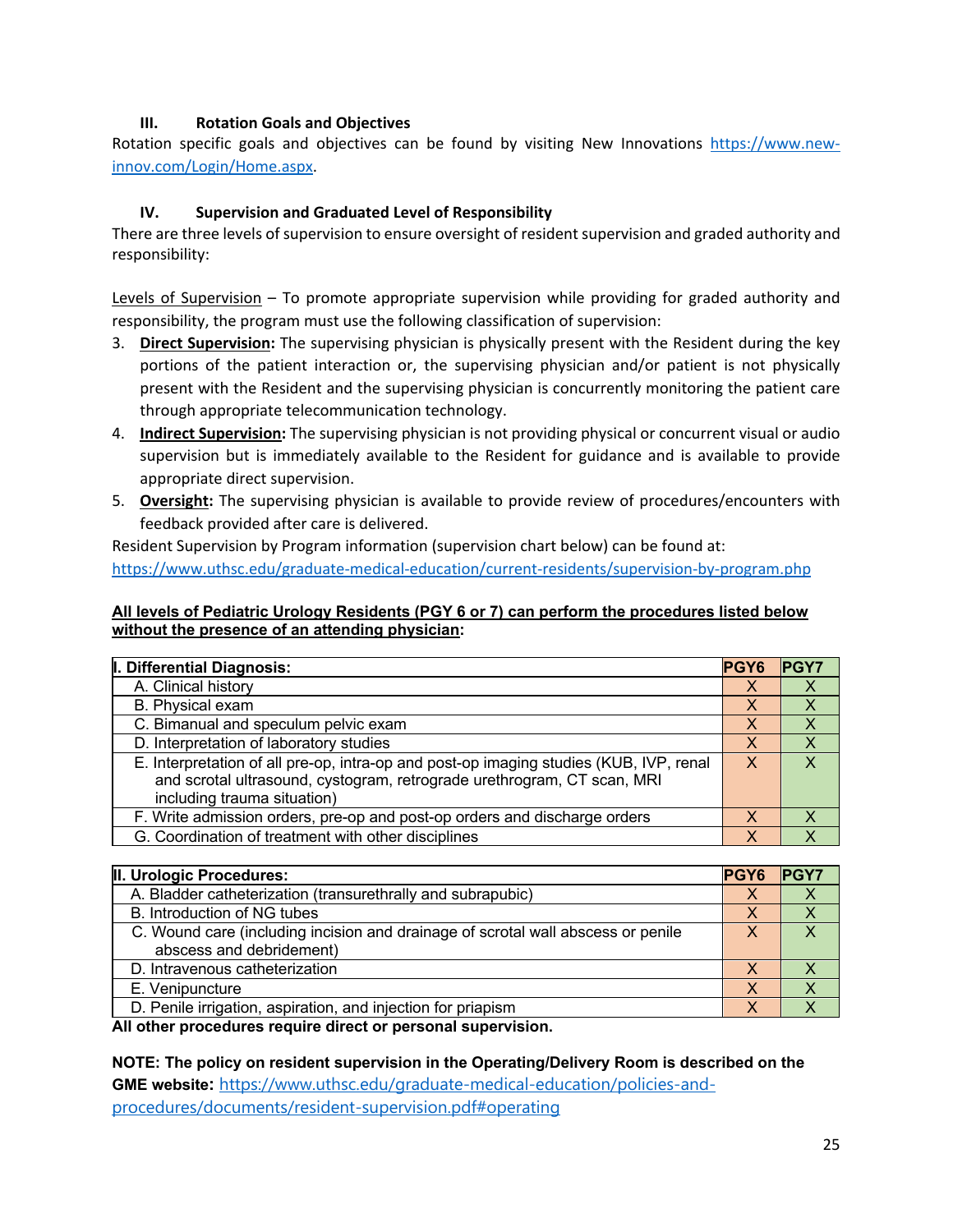# **Section 8. Resource Links**

| <b>Site</b>                                | Link                                                             |
|--------------------------------------------|------------------------------------------------------------------|
| New Innovations                            | https://www.new-innov.com/Login/                                 |
| UTHSC GME                                  | http://www.uthsc.edu/GME/                                        |
| <b>UTHSC GME Policies</b>                  | http://www.uthsc.edu/GME/policies.php                            |
| <b>UTHSC Library</b>                       | http://library.uthsc.edu/                                        |
| <b>GME Wellness Resources</b>              | https://uthsc.edu/graduate-medical-education/wellness/index.php  |
| <b>ACGME Fellows Resources</b>             | https://www.acgme.org/Fellows-and-fellows/Welcome                |
| <b>GME Confidential Comment Form</b>       | https://uthsc.co1.qualtrics.com/jfe/form/SV_3NK42JioqthlfQF      |
| <b>ACGME Program Specific Requirements</b> | https://www.acgme.org/Specialties/Program-Requirements-and-FAQs- |
|                                            | and-Applications/pfcatid/26/Urology                              |
| American Board of Urology                  | https://www.abu.org                                              |
| <b>ABU Certification Process</b>           | http://www.abu.org/certification                                 |
| <b>American Urological Association</b>     | https://www.auanet.org                                           |
| Societies for Pediatric Urology            | https://www.spuonline.org                                        |

# **Section 9. Appendix**

- I. GME Information and Dates
- II. Leave Request Form<br>III. Handbook Agreemen
- Handbook Agreement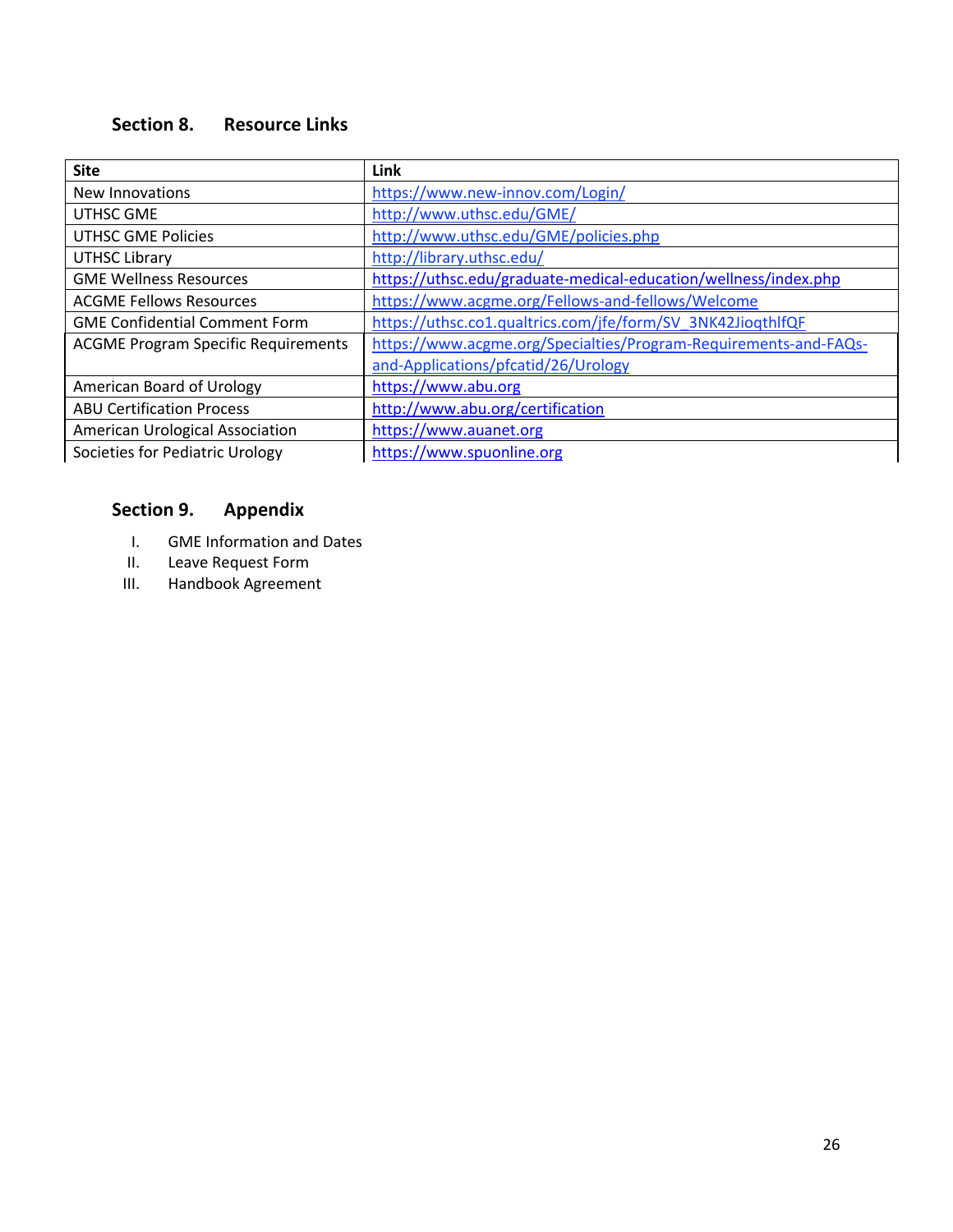#### GME Information and Dates

Graduate Medical Education 920 Madison Avenue, Suite 447 Memphis, TN 38163

Natascha Thompson, MD Associate Dean ACGME Designated Institutional Official

Phone: 901.448.5364 Fax: 901.448.6182

#### Fellow Orientation Schedule

| New Fellow Orientation for 2022 will be held on the following dates: |  |  |  |
|----------------------------------------------------------------------|--|--|--|
|----------------------------------------------------------------------|--|--|--|

| June 21st 8:00-12:00 SAC           | <b>Methodist University Hospital</b> |
|------------------------------------|--------------------------------------|
| June 21st 1:00-5:00 SAC            | <b>VA Hospital</b>                   |
| June 22nd 8:00-5:00 SAC            | UT GME PGY 1 Orientation Day 1       |
| June 23rd 8:00-5:00 SAC            | UT GME PGY 1 Orientation Day 2       |
|                                    |                                      |
| June 24th 8:00-12:00 SAC           | <b>Regional One Health</b>           |
| June 24th 1:00-5:00 Baptist Campus | <b>Baptist Memorial Hospital</b>     |
| July 1st 7:30-4:00 SAC             | UT GME PGY 2-7 Orientation           |
| July 1st Le Bonheur                | <b>Pediatric Urology Orientation</b> |

Other Important Dates:

July 30-Deadline for incoming Fellows to provide documentation of ACLS or PALS

September-SVMIC through Blackboard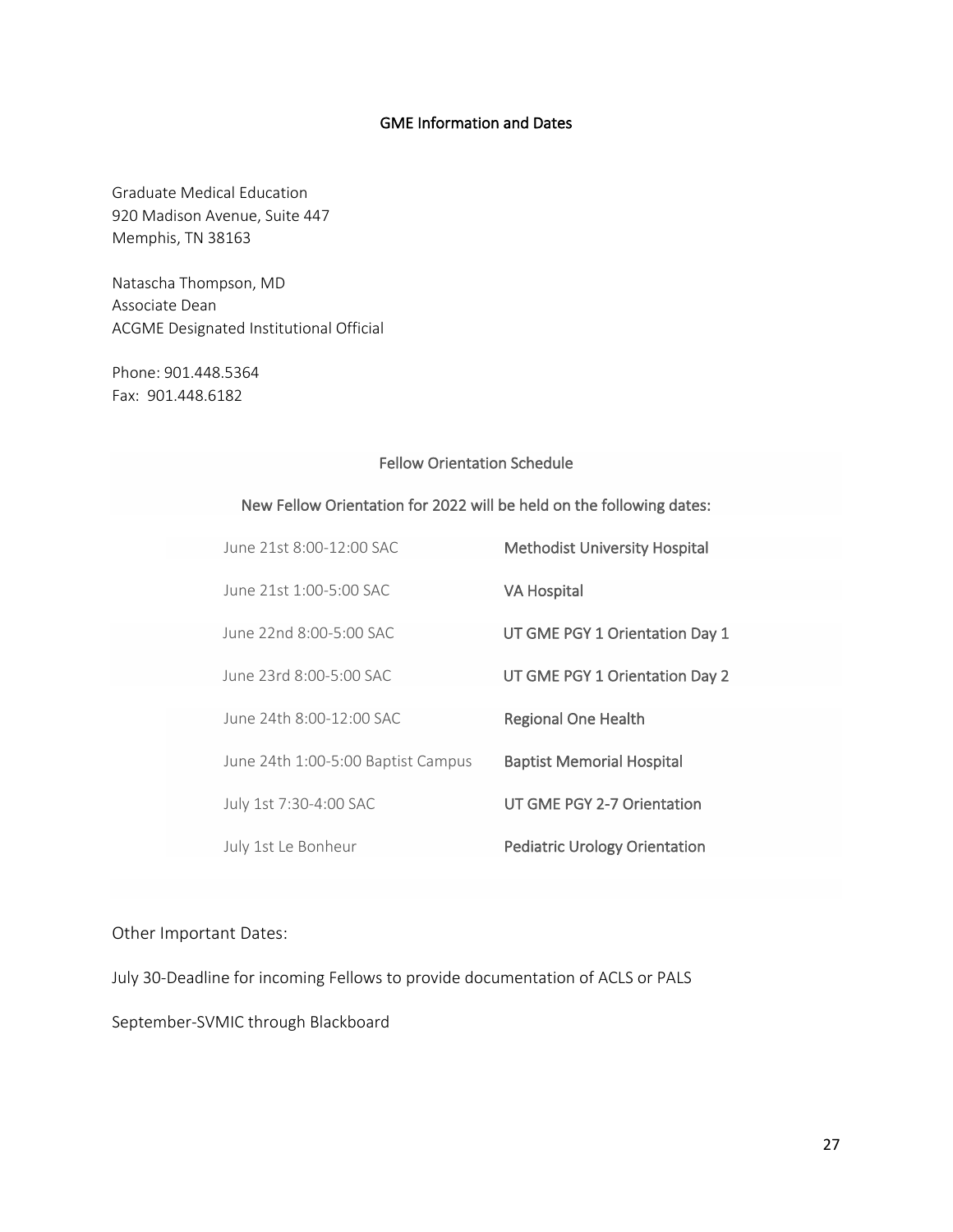# **UNIVERSITY OF TENNESSEE UROLOGY FELLOWSHIP**

# Leave Request

**All requests are to be made 30 days in advance.**

Name: Rotation

Leave is requested for: Include Month/Day/Year I will return on:

|                                 | IF YOU ARE SCHEDULED FOR CALL DURING THIS TIME YOU MUST ARRANGE SOMEONE TO |    |    |    |    |    |    |    |    |    |    |    |    |    |    |
|---------------------------------|----------------------------------------------------------------------------|----|----|----|----|----|----|----|----|----|----|----|----|----|----|
| <b>COVER YOUR CALL</b>          |                                                                            |    |    |    |    |    |    |    |    |    |    |    |    |    |    |
| Date on Call                    |                                                                            |    |    |    |    |    |    |    |    |    |    |    |    |    |    |
| Fellow taking your call         |                                                                            |    |    |    |    |    |    |    |    |    |    |    |    |    |    |
| <b>DAYS OF REQUESTED LEAVE:</b> |                                                                            |    |    |    |    |    |    |    |    |    |    |    |    |    |    |
|                                 | Place an X on the day(s) you are plan to be absent from clinical training  |    |    |    |    |    |    |    |    |    |    |    |    |    |    |
| 1                               | $\mathbf{2}$                                                               | 3  | 4  | 5  | 6  | 7  | 8  | 9  | 10 | 11 | 12 | 13 | 14 | 15 | 16 |
| 17                              | 18                                                                         | 19 | 20 | 21 | 22 | 23 | 24 | 25 | 26 | 27 | 28 | 29 | 30 | 31 |    |
|                                 |                                                                            |    |    |    |    |    |    |    |    |    |    |    |    |    |    |
|                                 |                                                                            |    |    |    |    |    |    |    |    |    |    |    |    |    |    |
| Comments:                       |                                                                            |    |    |    |    |    |    |    |    |    |    |    |    |    |    |
|                                 |                                                                            |    |    |    |    |    |    |    |    |    |    |    |    |    |    |
|                                 |                                                                            |    |    |    |    |    |    |    |    |    |    |    |    |    |    |
|                                 |                                                                            |    |    |    |    |    |    |    |    |    |    |    |    |    |    |

Type of Leave Requested:

Annual/Vacation

Sick

Educational

Program Director Approval

 $\frac{1}{2}$  , and the set of the set of the set of the set of the set of the set of the set of the set of the set of the set of the set of the set of the set of the set of the set of the set of the set of the set of the set Signature Date